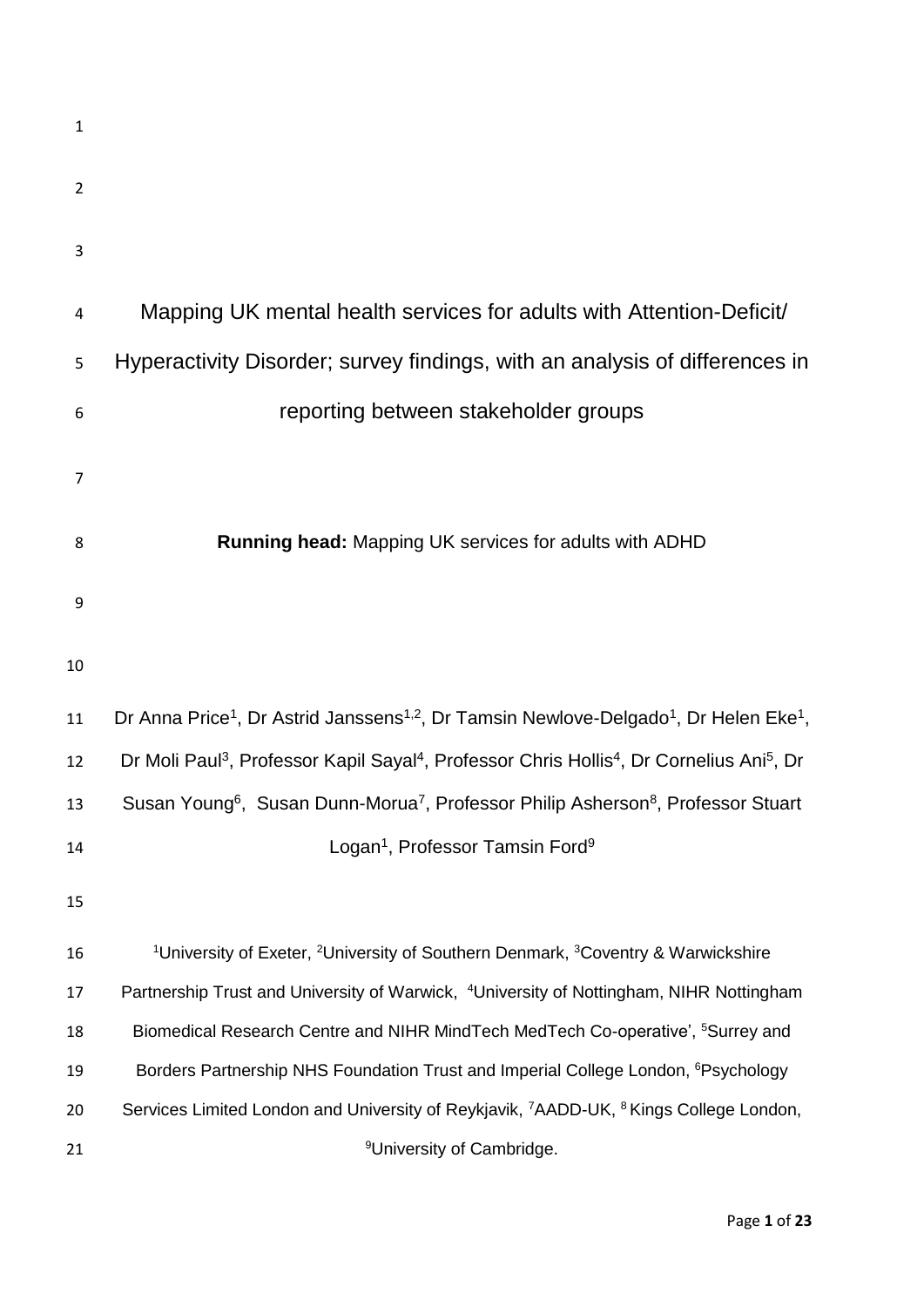### **Abstract**

 **Background**: UK clinical guidelines recommend treatment of Attention-Deficit/Hyperactivity Disorder (ADHD) in adults by suitably qualified clinical teams. However, young people with ADHD attempting to transition from children's services experience considerable difficulties in accessing care. **Aims**: To map the mental health services in the UK for adults who have ADHD and compare the reports of key stakeholders (people with ADHD and their carers, health workers, service commissioners). **Method**: A survey about the existence and extent of service provision for adults with ADHD was distributed online and via national organisations (e.g. Royal College of Psychiatrists, the ADHD Foundation). Freedom of information requests were sent to commissioners. Descriptive analysis was used to compare reports from the different stakeholders. **Results**: A total of 294 unique services were identified by 2686 respondents. Of these, 44 (15%) were dedicated adult ADHD services and 99 (34%) were generic adult mental health services. Only 12 dedicated services (27%) provided the full range of treatments recommended by the National Institute for Health and Care Excellence. Only half of the dedicated services (55%) and a minority of other services (7%) were reported by all stakeholder groups, (p<0.001, Fisher's exact test). **Conclusions**: There is geographical variation in the provision of NHS services for adults with ADHD across the UK, as well as limited availability of treatments in the available services. Differences between stakeholder reports raise questions about equitable access. With increasing numbers of young people with ADHD graduating from children's services, developing evidence-based accessible models of care for adults with ADHD remains an urgent policy and commissioning priority.

- 
- **Keywords:** ADHD, Survey, Health Services, Stakeholders, UK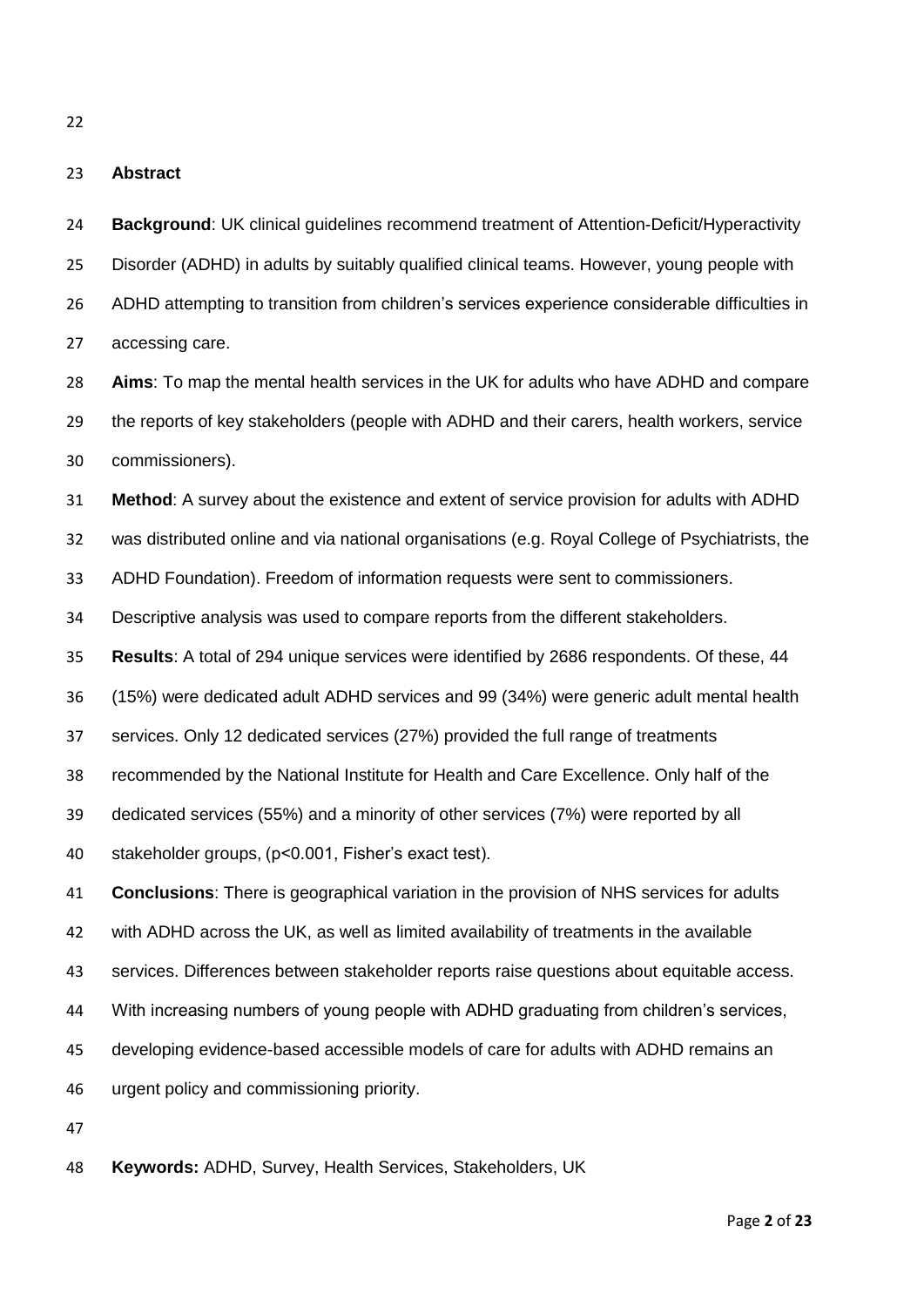## **Introduction**

 The United Kingdom (UK) National Institute for Health and Care Excellence (NICE) guidelines state that the following services should be available for adults with Attention- Deficit/Hyperactivity Disorder (ADHD): transitional care, assessment and diagnostic services, drug titration, monitoring and review, and psychological treatments (1). NICE also recommends that treatment should be holistic and provided by multidisciplinary teams or clinicians with expertise in ADHD, with shared care protocols with primary care in place after titration and dose stabilisation (1). Shared care is defined as the planned joint participation of consultants and general practitioners (GPs) in the delivery of care for patients with a chronic condition (2). While there are effective, evidence-based treatments for adults who have ADHD (3), there is no consensus about the optimum organisation of health services to provide them (4). Mounting evidence suggests that despite evidence-based treatments, guideline recommendations are frequently ignored, so that adults with ADHD struggle to access appropriate healthcare (5). A recent systematic review found that a lack of available information about services for adults with ADHD, created difficulties for both referring clinicians and service users accessing treatment (6). People with ADHD are already at increased risk of poor health, social, educational and occupational outcomes, and without access to appropriate healthcare, face higher risks of negative outcomes, including substance misuse, criminality, and road traffic accidents (5, 7-9). As increasing numbers of young people with ADHD graduate from children's services, providing national information about adult services, and investigating access to care is a priority.

 At the time we undertook this study, there was limited research and grey literature about the provision of services for adults with ADHD across the UK. Studies reported in the literature either covered a specific region, or described young people's experiences of transition, rather than mapping the services available for people with ADHD transitioning to mental health services for adults (10-14). In addition, studies of service availability have tended to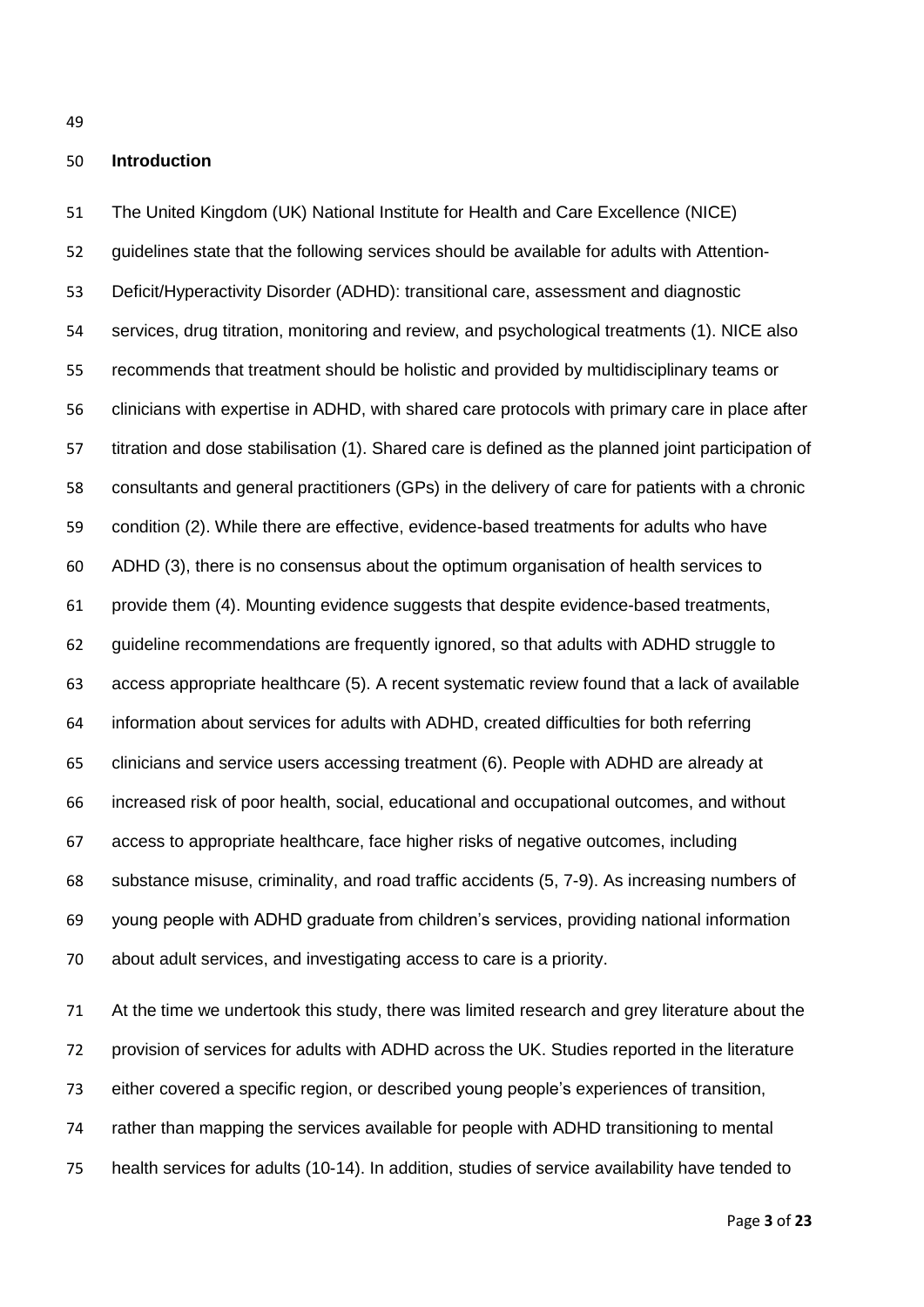draw on the perspectives of one type of stakeholder, such as senior health professionals (not working in frontline services) (14), or healthcare professionals working in child or adult health services (10), rather than including perspectives of senior health-care staff, frontline staff, commissioners and service users. Surveying a range of key stakeholders minimises the likelihood that a service will be overlooked, while comparison of their reports provides important information about gaps in awareness among different groups.

 As recommended by Hall et al. 2013, the study reported in this paper aimed to provide national level data on UK mental health service provision for adults with ADHD (10). We aimed to provide a geographical overview of services; details of treatment provided by dedicated National Health Service (NHS) adult ADHD services; and an exploration of differences in reports of services by key stakeholder group (commissioners, health workers and service users).

#### **Methods**

 This work formed part of the '*Children and Adolescents with ADHD in Transition from Child to Adult services*' (CATCh-uS) study of transition in ADHD (15). The authors assert that all procedures contributing to this work comply with the ethical standards of the relevant national and institutional committees on human experimentation and with the Helsinki Declaration of 1975, as revised in 2008. All procedures involving human subjects/patients were approved by the University of Exeter Medical School Ethics Committee (REC Application Number: 15/07/070). Following consultation with the research ethics committee, a statement on confidentiality and data usage was included at the beginning of the survey, with the understanding that by continuing with the survey, participants were providing informed consent for the planned anonymous use of their data. The novel mapping methodology was developed iteratively, with extensive patient and public

involvement and is reported in full elsewhere. The definitive study is described below (16).

Participants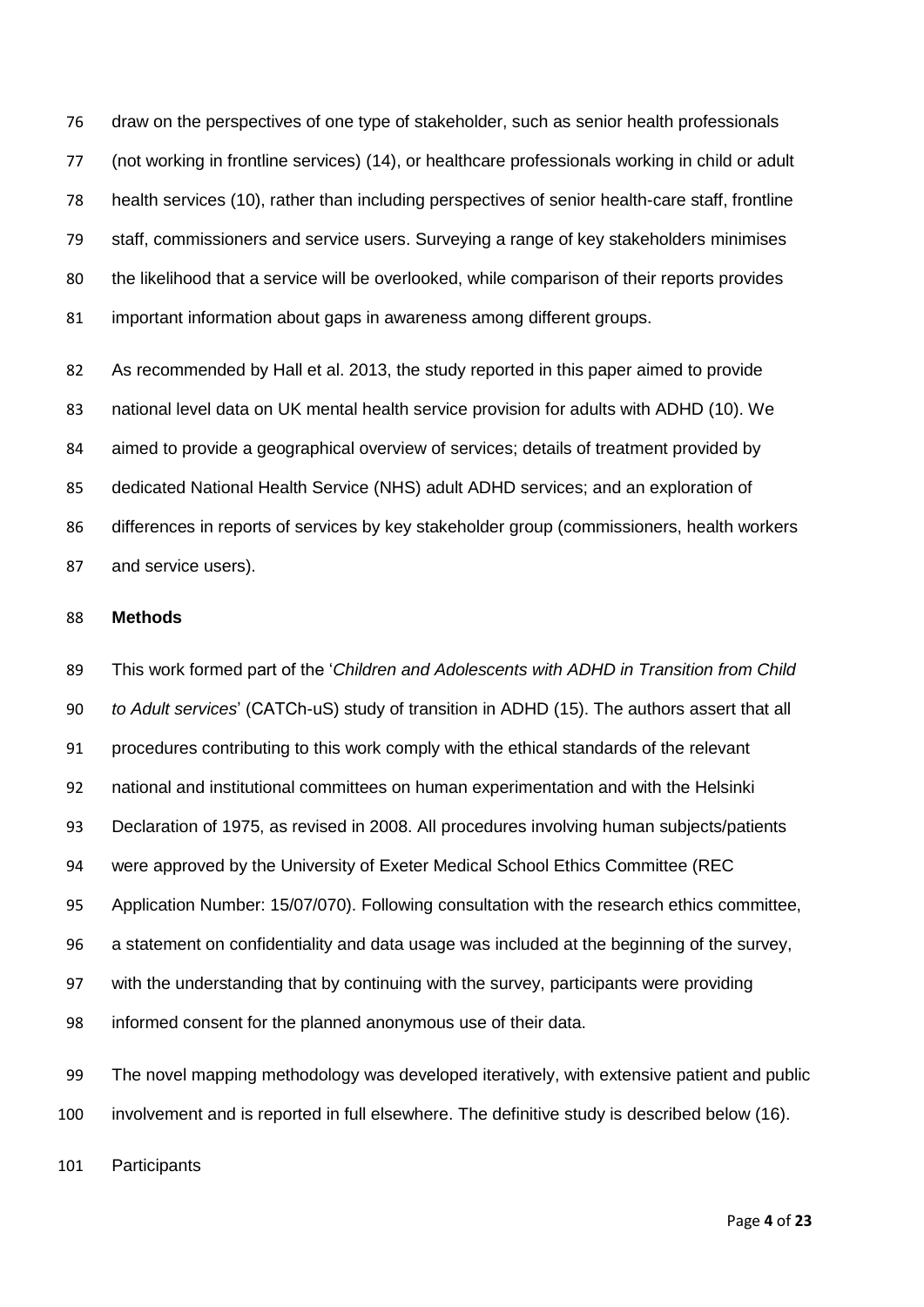Our sample frame was all stakeholders involved in the care process for young people needing transition from child to adult services, as well as those involved in allocating and financing local services. This included young adults and their parents/carers, members of clinical teams (such as psychiatrists, paediatricians, psychologists, GPs, nurses, practice managers, administrators) and service commissioners (Clinical Commissioning Groups in England, Health Boards in Scotland and Wales, and Health and Social Care Trusts in Northern Ireland).

*Sampling strategy*

 Informants were purposively sampled from key stakeholder groups (service users, health workers, and commissioners) via multiple methods. Three data sources informed the service map.

 *Anonymous national online survey (convenience sample)*: links to an online survey were shared with stakeholders via emails from organisational mailing lists, newsletters, websites, and through social media. A snowballing technique was used to recruit additional stakeholders, and their organisations. The survey was open for five weeks from January 2018.

 Freedom of information (FOI) requests *(total population):* organisations responsible for commissioning, or planning and funding, NHS mental health services in the UK were sent survey questions via FOI requests in January 2018. These are legal processes that support the rights of people to gain access to information that is recorded and held by public sector organisations (17). A copy of the survey, examples of FOI requests made, and a list of key supporting organisations, are available as supplementary material.

 *Surveillance (purposive sample)*: reports of transition in ADHD services were collated from paediatricians and psychiatrists who responded to a national surveillance study on young people in need of a transition into adult services. This was run via the British Paediatric Surveillance Unit and the Child and Adolescent Psychiatry Surveillance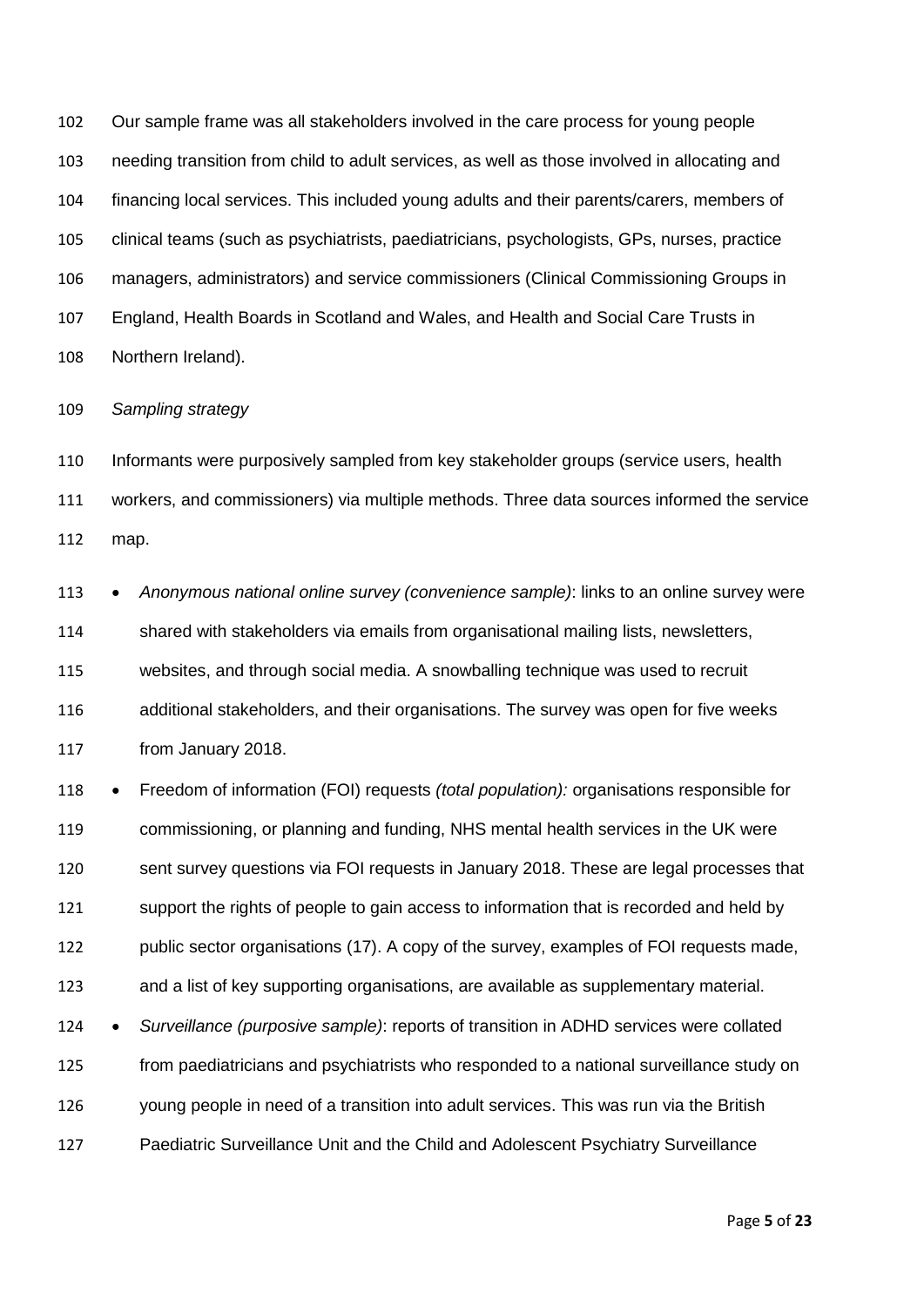System from December 2016 for 12 months. Reported cases were followed up after nine months (August 2017 to August 2018).

### *Data collection*

 *Survey*. The brief online survey, hosted by Survey Monkey, consisted of 5 to 9 questions, dependent on user response. It collected basic demographic information, including respondents' locations (postcode or region in the UK) and respondents' links with ADHD (e.g. 'adult with ADHD' or 'Psychiatrist'), then asked for details of services they had knowledge of for adults with ADHD. Services were broadly defined as "*any mental health service for people with ADHD aged 18 and above*", with notes clarifying that this could include any "*specialist doctor or team, mental health team, clinic, charity or support group that treats or supports adults with ADHD*". Respondents identified services from a pre- populated list and could identify services that were not already listed. For every service they identified, respondents were asked to confirm whether it was somewhere that they, or someone they knew of, had "*received treatment or support …for their adult ADHD*". *FOI requests* collected basic demographic information on the commissioning organisation and asked whether they commissioned "*mental health services that treat/support people with* 

 were similar to the details requested in the survey, as well as to specify the type of service and which treatments were available.

*ADHD aged 18 years and above*". If yes, they were asked to provide details of services that

 For all NHS-provided dedicated adult ADHD services (group A; see definition below), details of provision were also checked via FOI requests to the provider (details in Supplementary information).

 *Surveillance study*. The CATCh-uS national surveillance study collected data from child and adolescent psychiatrists and paediatricians on transition outcomes of young adults with ADHD (18). Reports of services from this study were triangulated with services already mapped with the intention of incorporating additional services, if any were reported.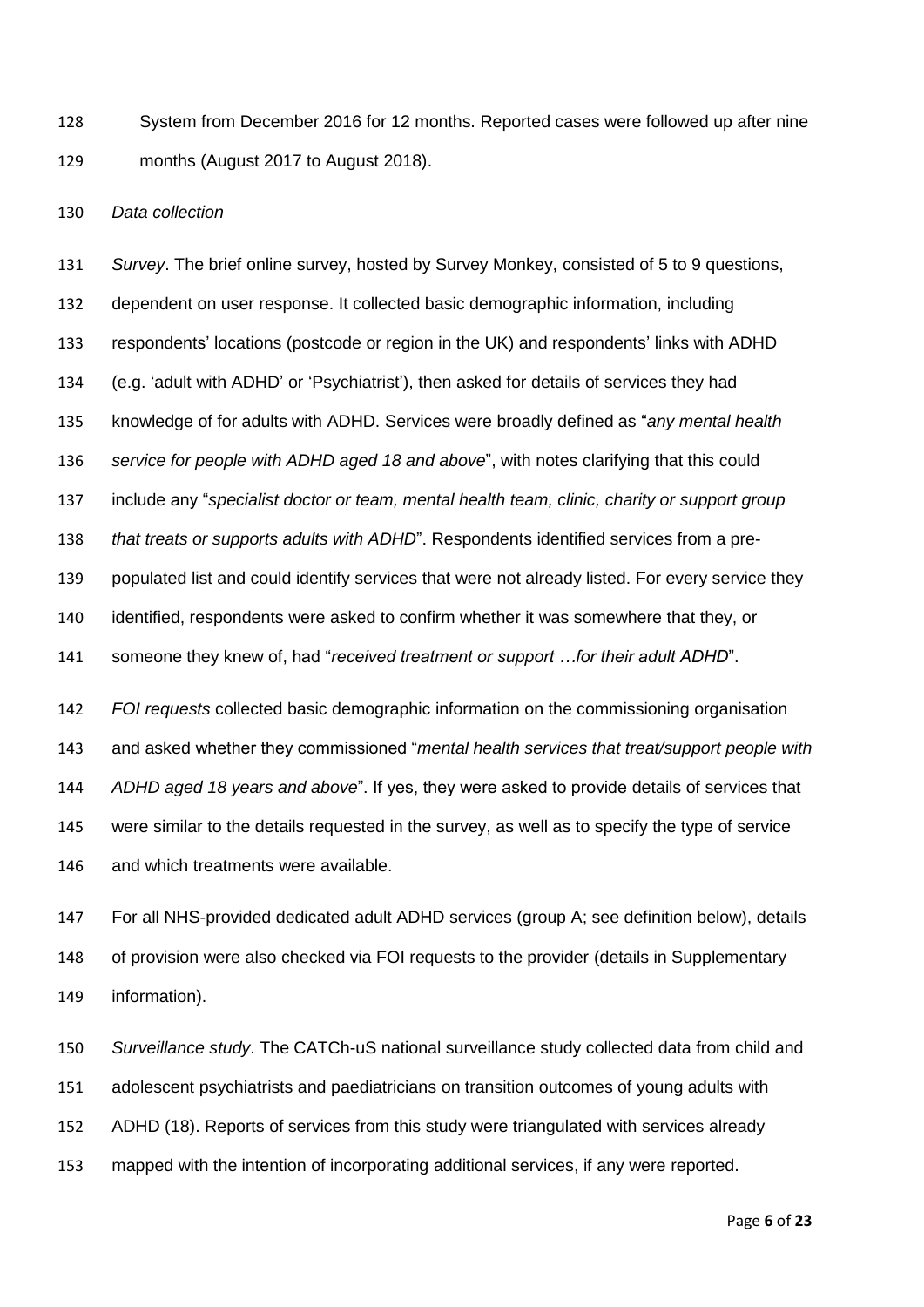*Data Analysis*

 *Sample*. Informants were categorised into three main stakeholder groups, depending on their strongest link with ADHD. For example, a '*parent/carer/partner of someone with ADHD*' was categorised as a service user, while *psychiatrists* were categorised as health workers. Descriptive statistics summarised respondents' characteristics by data source, geographic location, and stakeholder group (service user, commissioner or health worker). Given the non-probabilistic sampling frame, a pragmatic minimum target of 50 informants per UK NHS region was identified to ensure adequate coverage.

 *Data cleaning*. Raw data on services were matched against existing online information by AP, and checked at least once by other members of the research team. Where details could not be matched to an existing service, they were independently checked a minimum of three times before being categorised as unidentifiable.

 *Services identified*. All of the identified services were recorded. Services for which at least one respondent had confirmed experience of treatment for their ADHD as an adult, were categorised into the following three groups:

- A. NHS dedicated services for adults with ADHD
- B. Non-dedicated NHS services for adults with ADHD

 C. Other services that work with adults with ADHD (including NHS provision for children, charity/voluntary and private)

 Services were defined as dedicated if they had 'ADHD' or 'neurodevelopmental' in the service name. The term 'dedicated' was used rather than 'specialist' so that generic NHS services with named clinics with dedicated time for adults with ADHD would be included. Service locations were plotted onto a map of the UK, using QGIS 2.18 (19) and uploaded onto a Google 'My Map' to provide a visual summary of service availability and to communicate findings with stakeholders. The balance of responses by UK region and stakeholder group was similarly mapped.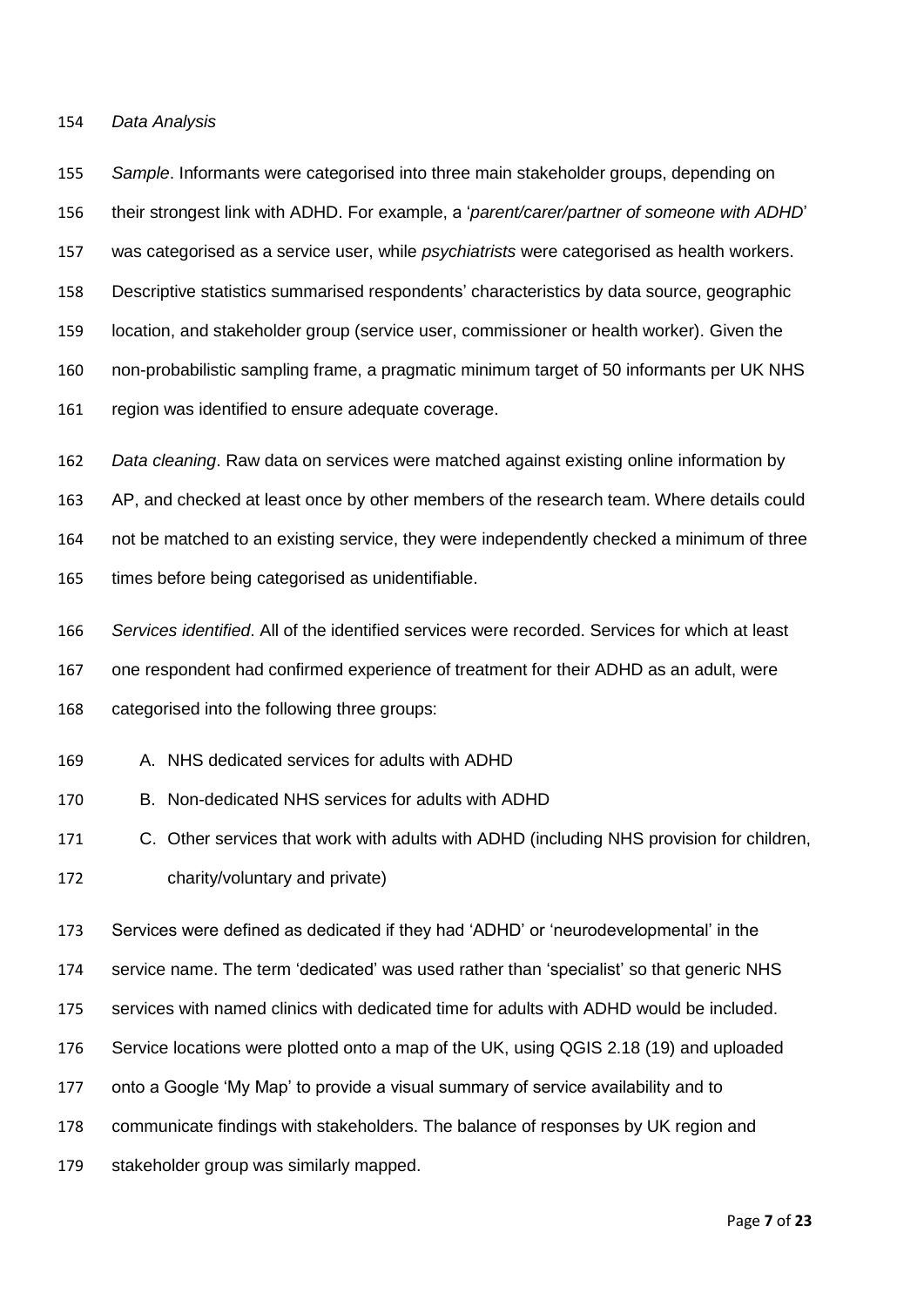*Stakeholder perspectives*. For each service, a descriptive summary was created of the stakeholder groups, and combinations of stakeholder groups, that had identified that service. The percentages of services identified by stakeholder group, and for each service type, were summarised and tabulated. The association between stakeholder type and service reporting was tested using Pearson's Chi-Squared. Differences between combinations of stakeholders reporting services were tested using Fisher's exact test, and overlap was displayed using Venn diagrams.

**Results**

*Informants*

In total, 2,686 reports of services were included in the study: 73% (n=1946) were from health

workers, 17% (n=461) from service users, 8% (n=216) from commissioners, and 2% (n=63)

from others such as educational practitioners or researchers.

 Most reports of services (n=2158, 80%) were obtained from the online survey, compared with commissioners responding to FOI requests (n=213, 8%) and the surveillance study (n=315, 12%). Of the 236 organisations sent FOI requests, 213 (90%) responded. Response rates to questionnaires for the surveillance study were also high (79% at baseline, 82% at follow-up). The minimum of 50 informants per UK NHS region reports was reached for every region except Wales, where 40 reports were received. For a geographic overview of the locations of informants, see Figure 1. A more detailed breakdown of the sample by data source and stakeholder identity is available in the CATCh-uS study report (20). *Services*

 In total, 294 unique services were identified, with 254 services for which informants confirmed experience of treatment or support for an adult with ADHD (see table 1.)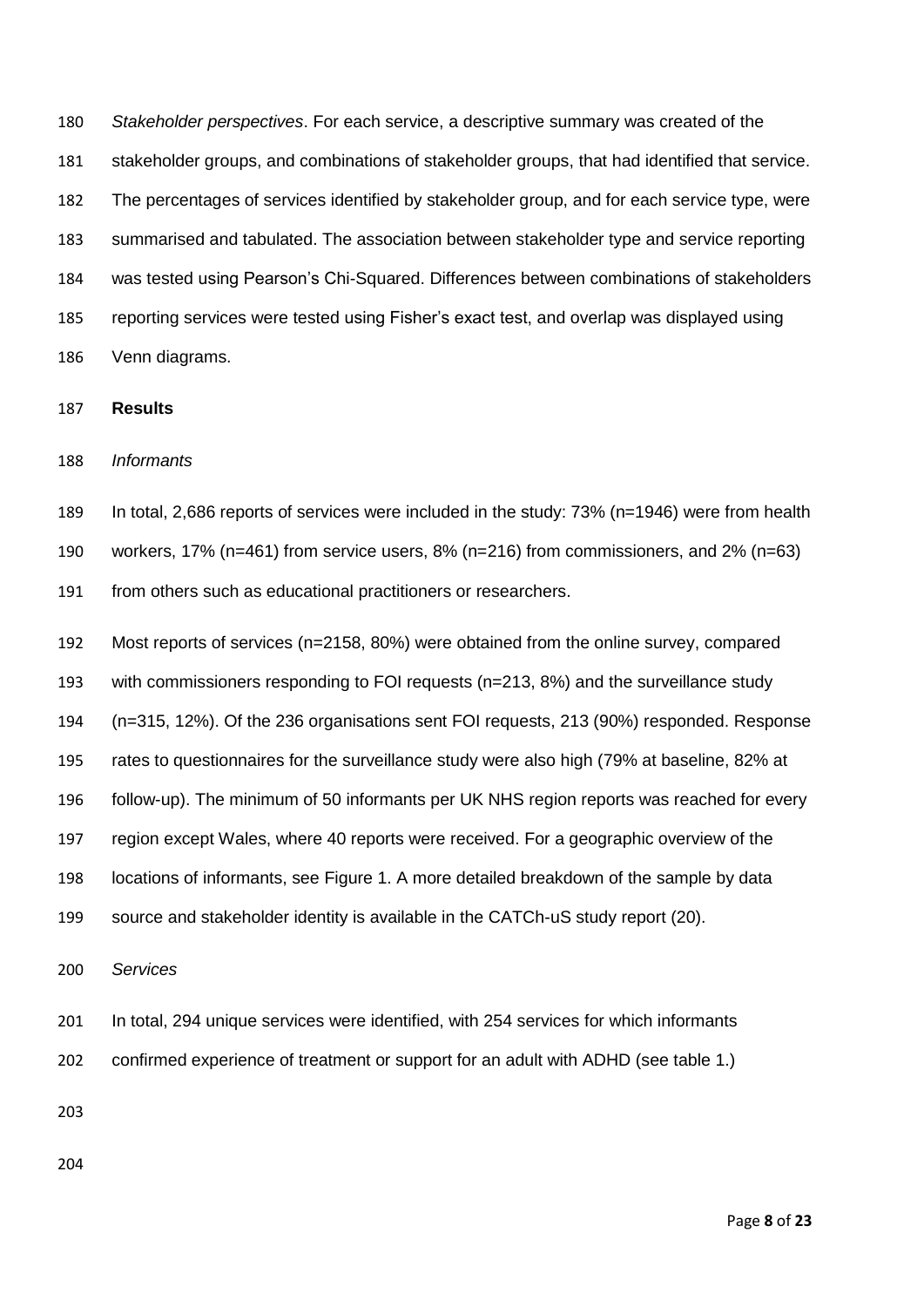| Services for adults with     | Service type                         | Number of      | Total    |
|------------------------------|--------------------------------------|----------------|----------|
| ADHD, by group               |                                      | services       |          |
| A. Dedicated NHS services    | <b>NHS Adult ADHD</b>                | 29             |          |
| for adults                   | NHS Adult ADHD & ASD                 |                |          |
|                              | NHS Adult Neurodevelopmental         | 8              | 44 (17%) |
| <b>B. Non-dedicated NHS</b>  | NHS 0-25 Service                     | 2              |          |
| services for adults          | <b>NHS Adult ASD</b>                 | 2              |          |
|                              | NHS Adult Drug & Alcohol             |                |          |
|                              | <b>NHS AMH CMHT</b>                  | 70             |          |
|                              | NHS Health & Social Care             |                |          |
|                              | <b>NHS Adult Learning Disability</b> | 17             |          |
|                              | NHS AMH & Learning Disability        | 2              |          |
|                              | <b>NHS AMH Primary Care</b>          | $\overline{2}$ |          |
|                              | NHS AMH Prison & Custody             | 2              | 99 (39%) |
| C. Other services for adults | Charity/Voluntary                    | 15             |          |
| with ADHD                    | Charity/Voluntary (Support Group)    | 24             |          |
|                              | <b>NHS Child ADHD Specialist</b>     | 3              |          |
|                              | <b>NHS Child Neurodevelopmental</b>  | 3              |          |
|                              | <b>NHS Generic Child</b>             | 26             |          |
|                              | Private                              | 36             |          |
|                              | Private (Social Enterprise)          | 4              | 111(44%) |

205 Table 1. Services for adults with ADHD; by group and service type

*NHS = National Health Service; AMH = adult mental health; ADHD = attention-deficit/ hyperactivity disorder; ASD = autistic spectrum disorder; Child = child & adolescent mental health or paediatric service (for under 18 years); CMHT = community mental health team*

206

207

| 209 | Dedicated services. Responses to FOI requests checking details of provision at the 44           |
|-----|-------------------------------------------------------------------------------------------------|
| 210 | dedicated NHS services for adults with ADHD (group A), were received from 89% (31/35) of        |
| 211 | providing organisations. Responses indicated that only 12 services (27%) offered the range      |
| 212 | of interventions specified by NICE (1). Services were most likely to offer medication           |
| 213 | management, shared care or ongoing prescribing (n =39, 89%) and diagnostic assessment           |
| 214 | $(n=36, 82%)$ ; while psychological treatment $(n=22, 50%)$ and transitional care $(n=26, 59%)$ |
| 215 | were less frequently reported. Two services (5%) reported an upper age limit of 65 years,       |
| 216 | and almost a third ( $n=13$ , 30%) reported that patients from outside their commissioned area  |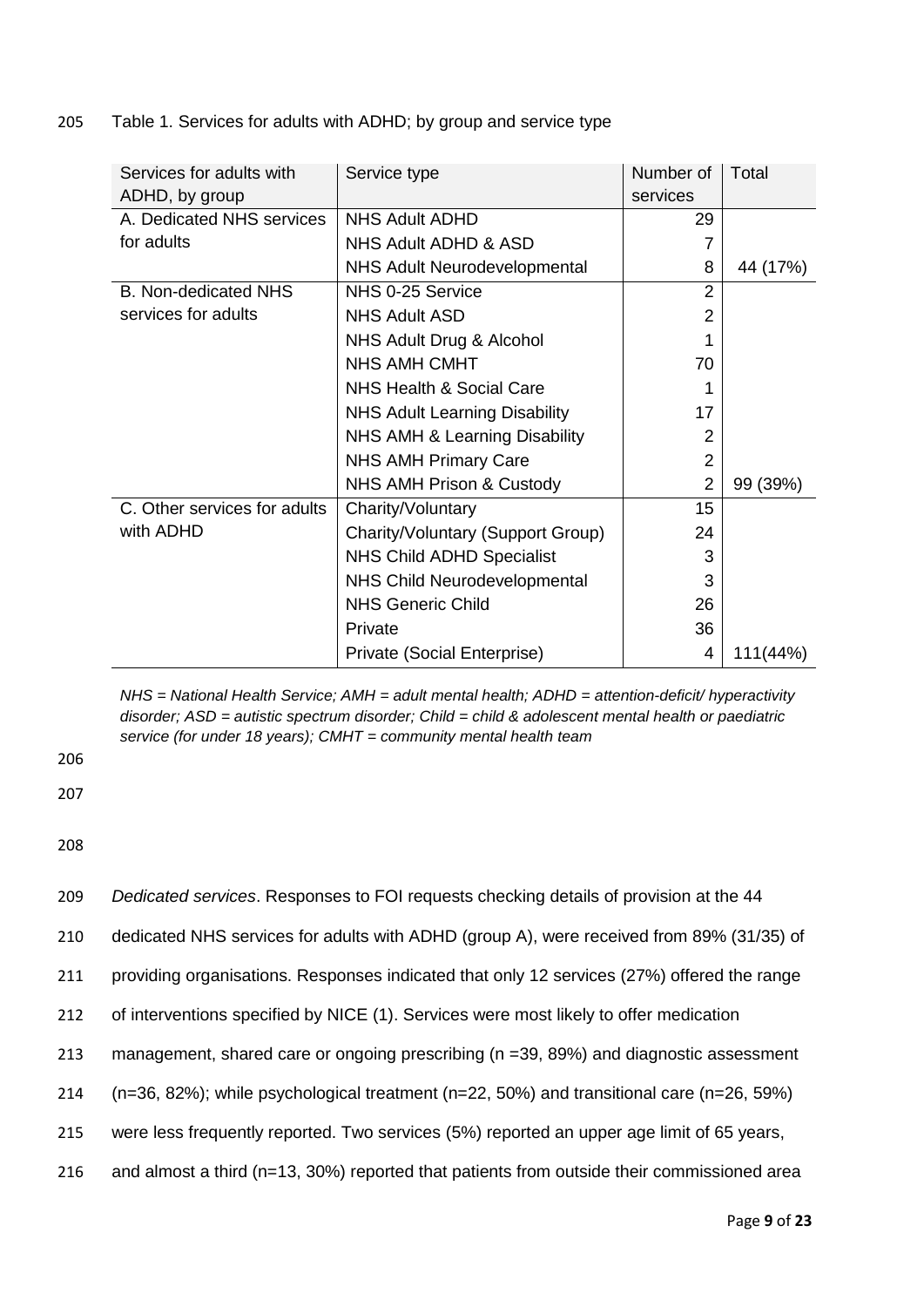- 217 might be able to access treatments in that service. Figure 1 illustrates the uneven distribution
- of NHS dedicated services for adults with ADHD across the UK.
- 
- 



- 
- Figure 1. Numbers of mapping study informants per NHS region; and locations of 44 *NHS*
- *dedicated services for adults with ADHD* in the UK (group A), as identified by study
- informants.
-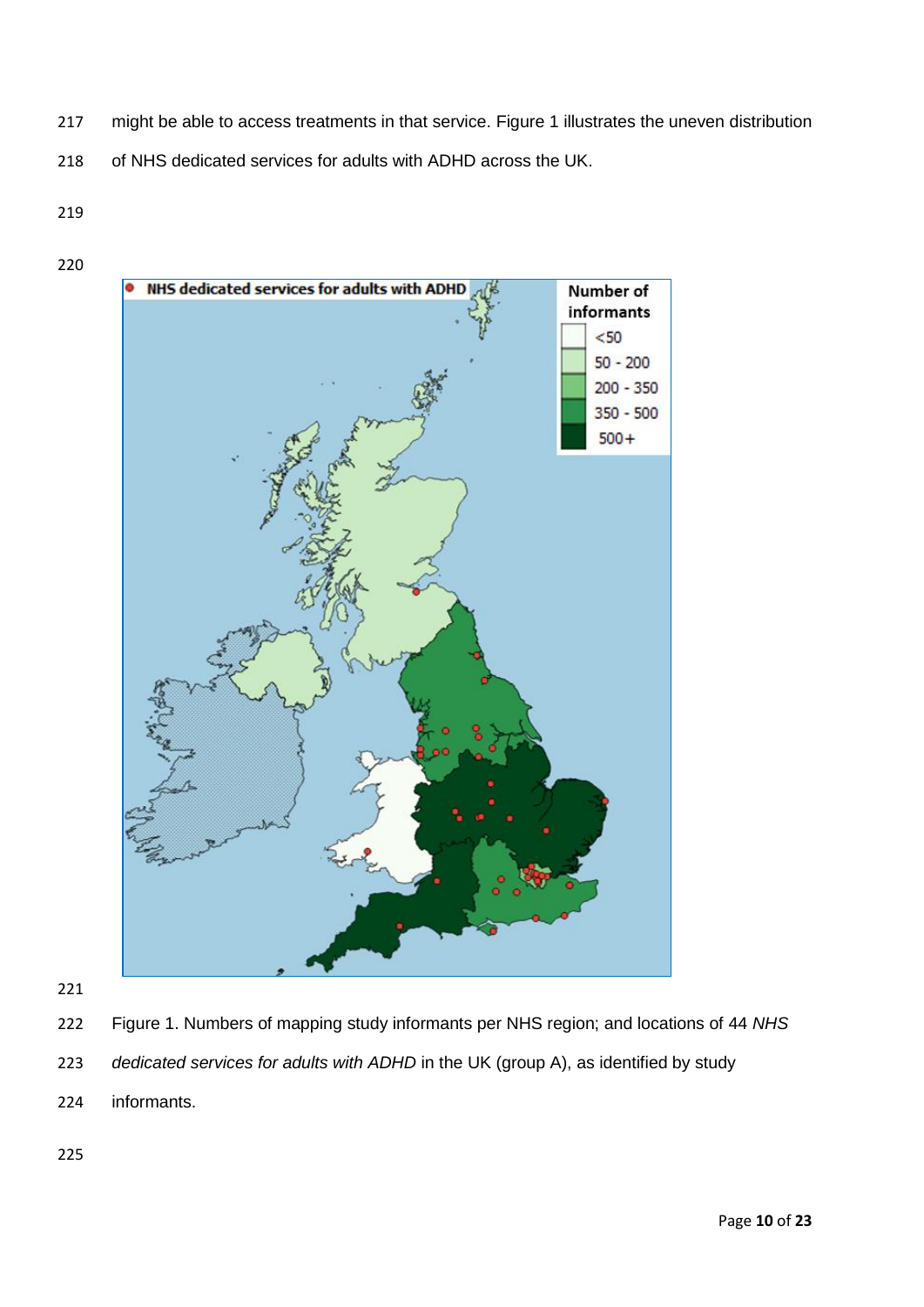# *Stakeholder perspectives*

- Table 2 provides a descriptive summary of service reporting by stakeholder group and
- combination of stakeholder groups, while Figure 2 indicates the overlap, or lack thereof,
- between their reports of different levels of service provision.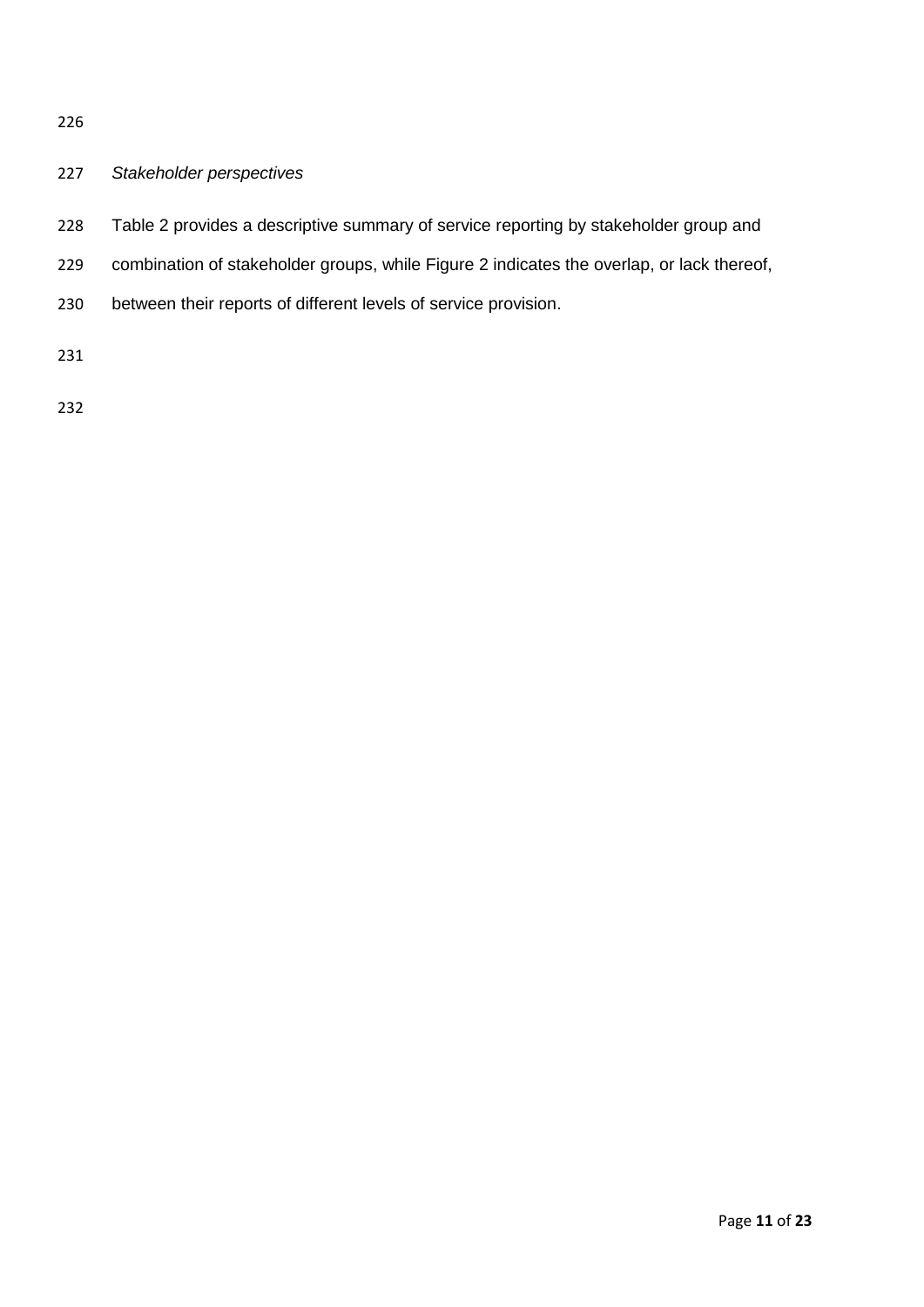233 Table 2. Numbers of services identified by service users, health workers and commissioners; and combinations of stakeholder groups identifying 234 services: by service group

235

236

| Service<br>group | <b>Number</b><br><b>of</b> | Total number of services<br>identified by each stakeholder<br>group $(\%)$ |           |       | Number of services, as identified by different combinations of stakeholder<br>groups (%) |        |        |           |           |           |       |          |
|------------------|----------------------------|----------------------------------------------------------------------------|-----------|-------|------------------------------------------------------------------------------------------|--------|--------|-----------|-----------|-----------|-------|----------|
|                  | services                   |                                                                            |           |       |                                                                                          |        |        |           |           |           |       |          |
|                  |                            | SU                                                                         | <b>HW</b> | Co    | SU,                                                                                      | $SU+H$ | $SU +$ | $HW + Co$ | <b>SU</b> | <b>HW</b> | Co    | Other    |
|                  |                            |                                                                            |           |       | HW+Co                                                                                    | W      | Co     |           |           |           |       |          |
| Group            |                            | 25                                                                         | 38        | 41    | 24                                                                                       |        |        |           |           |           | 6     |          |
|                  | 44                         | (57%)                                                                      | (86%)     | (93%) | (55%)                                                                                    | (2%)   | (0%)   | (24%)     | (0%)      | (5%)      | (14%) | $(0\%)$  |
| Group            |                            | 23                                                                         | 89        | 34    |                                                                                          | 15     |        | 18        |           | 49        |       | $\Omega$ |
| В                | 99                         | (23%)                                                                      | $(90\%)$  | (34%) | (7%)                                                                                     | (15%)  | (0%)   | (18%)     | (1%)      | (50%)     | (9%)  | (0%)     |
| Group            |                            | 42                                                                         | 90        | 17    |                                                                                          | 22     |        | 4         | 13        | 57        | 6     |          |
| С                | 111                        | (38%)                                                                      | (81%)     | (15%) | (6%)                                                                                     | (20%)  | (0%)   | (4%)      | (12%)     | (51%)     | (5%)  | (2%)     |

Groups: A = dedicated NHS adult; B=non-dedicated adult NHS; C=non-adult NHS, private and voluntary. Stakeholders: SU = Service users, Co = Commissioners, HW = Health workers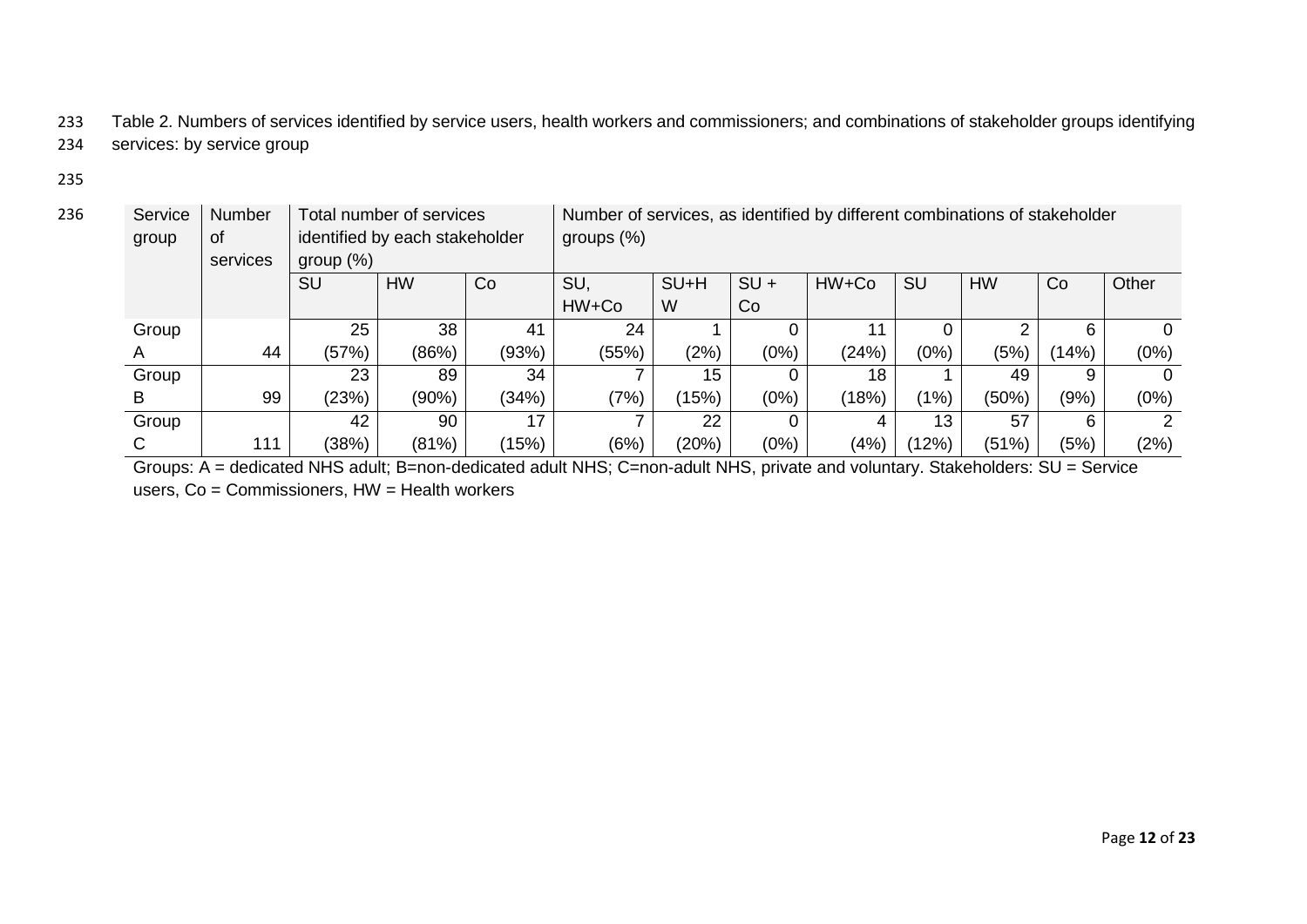There were significant differences in the proportions of dedicated NHS adult (group A), non- dedicated adult NHS (group B) and other (group C) services reported by each stakeholder 239 group;  $X^2$  (4, N=399) = 34.29, p<0.001. Service users were marginally more likely to report 240 group A or group C services, and less likely to report group B services;  $X^2$  (2, N=344) = 7.13, 241 p=0.03. Health workers reported similar proportions of group A, B and C services;  $X^2$  (2, N=471) = 0.26, p=0.88. Commissioners were more likely to report group A services than 243 group B or C;  $X^2$  (4, N=399) = 34.29, p<0.001

- 
- 



- Figure 2. Venn diagrams illustrating the combinations of stakeholder groups identifying
- services for adults with ADHD by group
- 
- 

As figure 2 illustrates, a higher proportion of dedicated NHS adult (group A) services was

- reported by all stakeholder groups, n=24, 55%, compared with non-dedicated adult NHS
- (group B), n=7, 7%, and other (group C) services, n=7, 6%, (p<0.001, Fisher's exact test).
- The majority of non-dedicated adult NHS (group B) and other (group C) services were
- reported by health workers alone.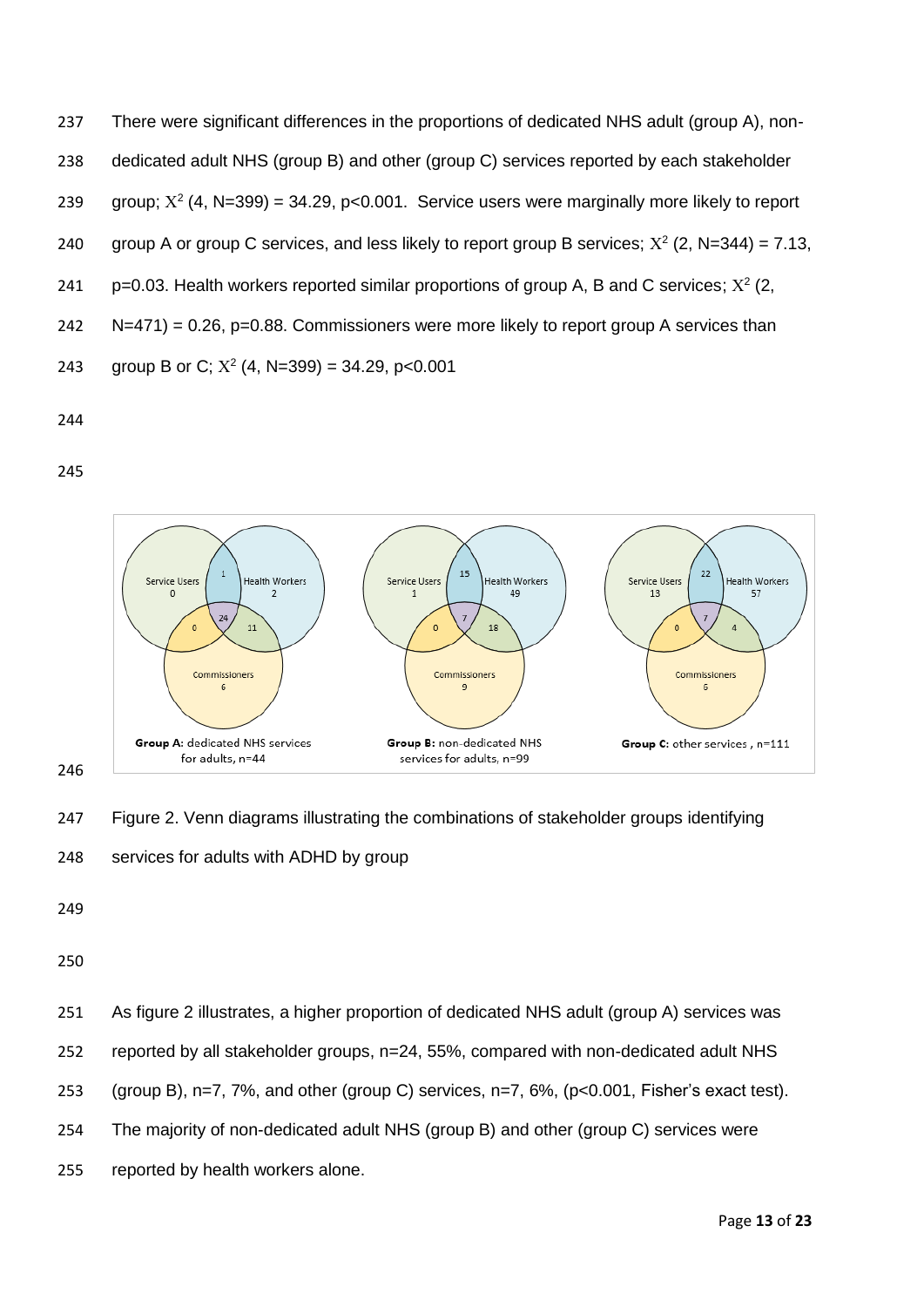### **Discussion**

 The study reported in this paper makes a unique contribution to the research literature by presenting national-level data about the services that were available for adults who have ADHD. It highlights geographical gaps in NHS services in the UK for adults who have ADHD, shows that service provision is limited, and documents major differences in different groups of stakeholders' awareness of the services that are available. In doing so, it updates, supports and extends the existing evidence of patchy provision (10, 11, 13, 14). The significant differences in the types of services identified by stakeholders raise questions about equitable access to care for adults with ADHD, particularly in areas without dedicated services.

#### *Service types*

 Gaining a clear picture of provision was not straightforward due to differences in NHS service organisation by country and region of the UK. For example, while many health services in England are funded via commissioning bodies, in other countries such as Wales, the commissioning process is often described instead as planning and financing, with the agencies responsible the same as those responsible for service delivery. Differences in the structures of the National Health Services, and how they function across the four jurisdictions, may have influenced the number of responses we had, as well as the way that services were reported.

 Informants reported experiences of treatment for adults with ADHD at a range of service types. However, only 44 were 'dedicated' NHS services for adults (those with ADHD or neurodevelopmental in their name) and, of these, less than a third offered the full range of treatments recommended by the NICE guidelines (1). While treatment with medication was available at more than 80% of dedicated services, psychological treatment was only available at half. It is possible that the treatments recommended by NICE, but which were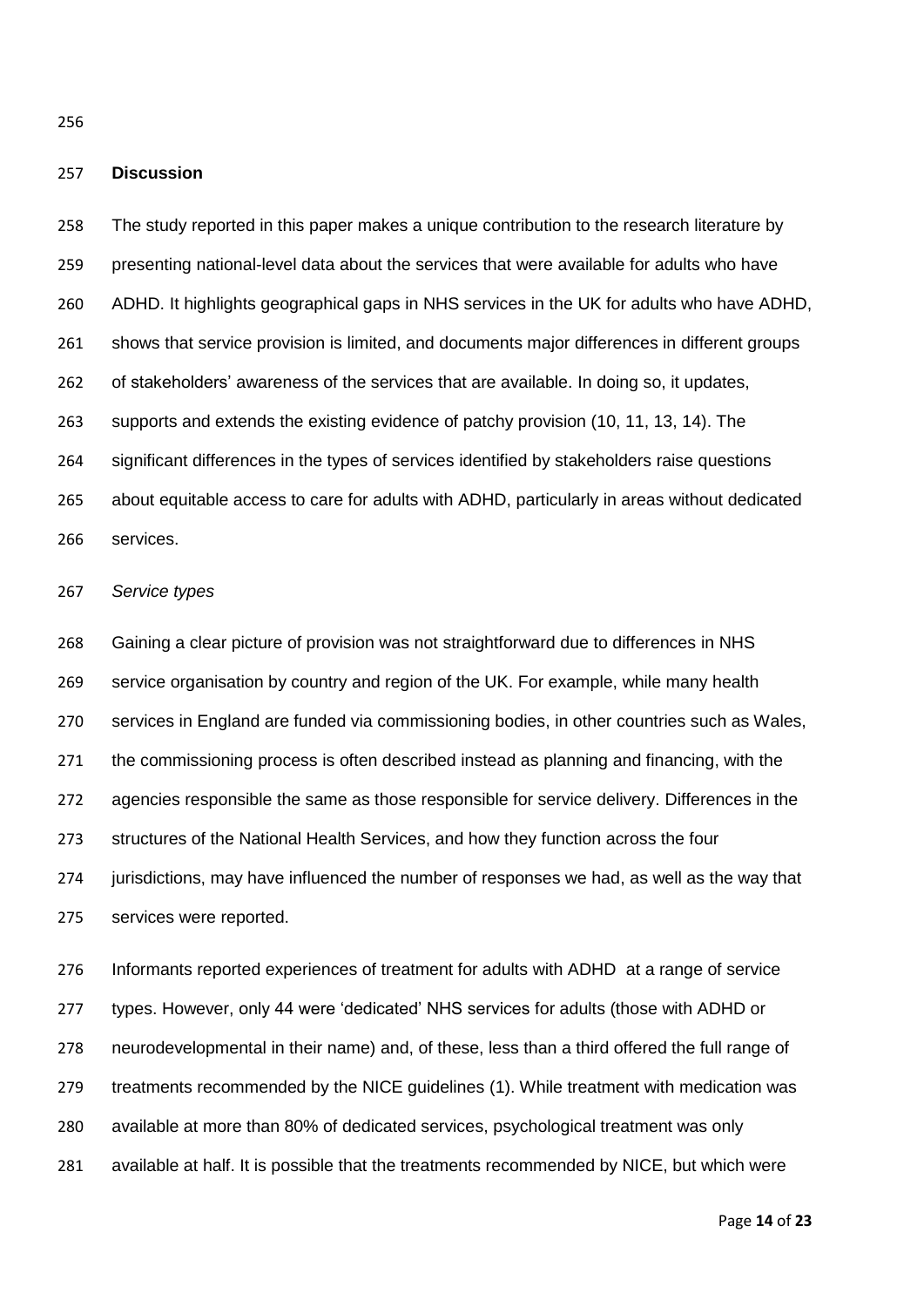not available at some dedicated services, were provided by other local NHS services. This 283 seems to us to be unlikely on the basis of previous research, which suggests that patients struggle to access the full range of recommended services, including support for young people who are transitioning between services, and psychological treatments (6, 18, 21). Dedicated services did not indicate to us that they sourced these treatments for patients elsewhere, however further research could explore this explicitly.

 Due to the current complexity of the organisation of services for adults with ADHD in the UK, it was difficult to assess whether a lack of a dedicated service equated to the lack of any commissioned service for adults with ADHD in that area. Existing evidence suggests that young people with ADHD may not meet referral criteria for generic adult mental health services, and there can be difficulties in accessing treatment related to a lack of training and specialist knowledge among staff (4, 6). Some stakeholders would argue that UK regions with no 'dedicated' services, represent a gap in provision of care for adults with ADHD. Although an additional 99 "non-dedicated" UK adult NHS services were identified, their existence was most commonly only reported by health workers, rather than service users or commissioners. This suggests that these services may be less accessible, with possible implications for resourcing. Existing qualitative research suggests that service users may be more satisfied with care for adults who have ADHD that they received at dedicated or 'specialist' services (22).

 A surprisingly high number of "other services" were identified at which support had been experienced, including child NHS services, private and charitable services. These may represent additional choice and a richer variety of healthcare options, although this needs consideration in the context of difficulties faced by patients trying to access appropriate NHS care for adult ADHD (23). Previous research suggests that clinicians who work in NHS- provided services for children may continue to deliver treatment beyond the upper age specified for their service in locations where no service for adults is available. This may impact on the capacity to respond to younger children in need (21). There are also reports of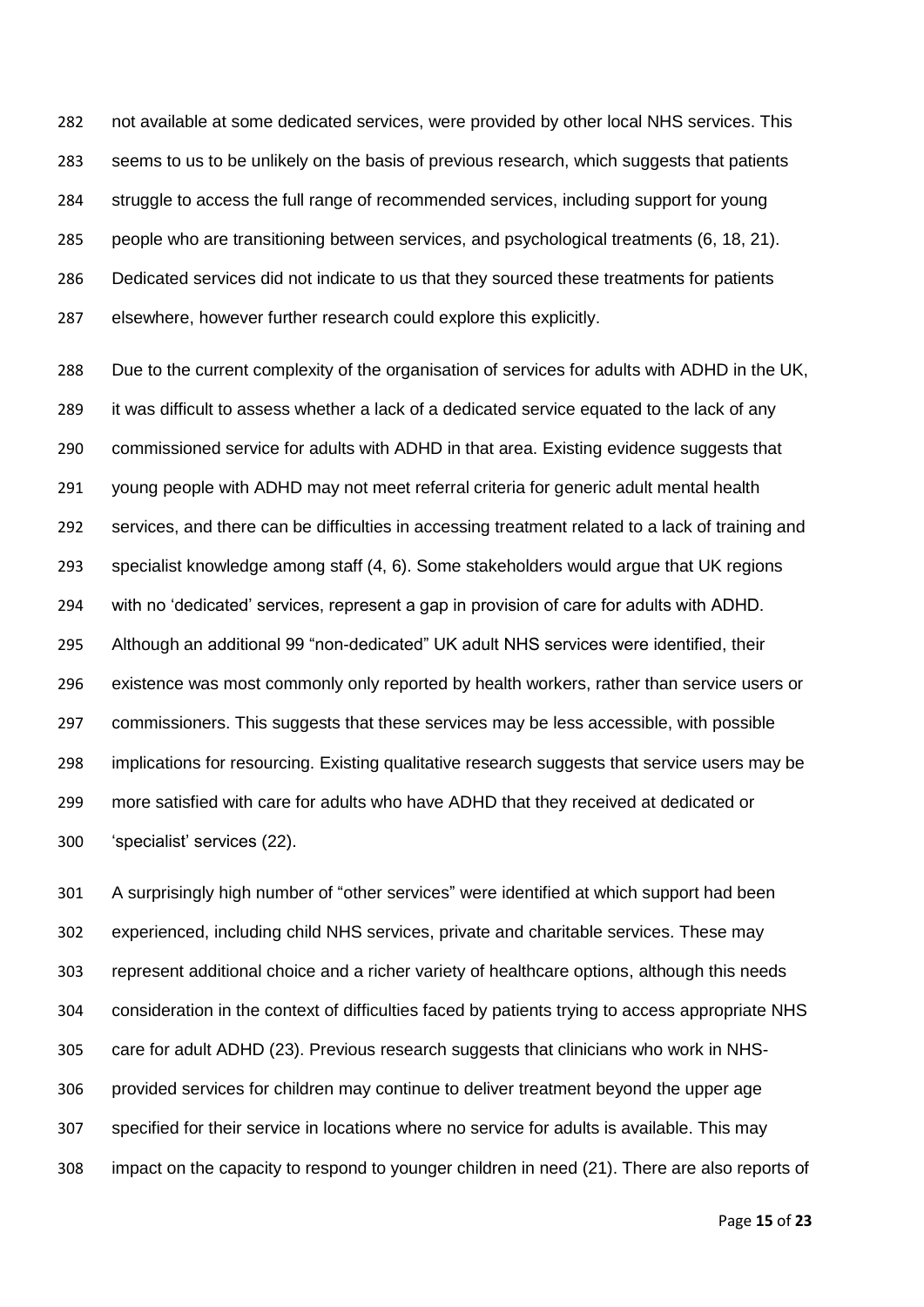adults seeking privately funded healthcare when no other route to treatment is available (24) and 40 such services were reported in the present study, highlighting potentially significant out-of-pocket expenses incurred by people with ADHD. This raises concerns for the wellbeing of the most vulnerable members of the population for whom private healthcare is not an option, and who lack advocates to negotiate or navigate services on their behalf. There is still no clear consensus on optimal models for the provision of care for adults with ADHD (4); the NICE guidelines only state that service should be provided by teams of "*healthcare professionals with training and expertise in diagnosing and managing ADHD*"

 (1). Future research should explore different models of service provision within primary and secondary health care services, including evaluations of their effectiveness and cost effectiveness. There is also scope for further mapping to explore the uptake and availability of shared care for ADHD, as qualitative research suggests that some young adults are treated exclusively by their GPs while others experience difficulties finding a GP willing to prescribe medication even under shared care arrangements (20). This suggests that the implementation of shared care arrangements may be highly variable.

#### *Strengths and limitations*

 This research has provided the most extensive data to date about the availability of services for adults in the UK who have ADHD, and it extends existing region-specific and single source information (10, 14), by triangulating reports from a range of stakeholders. The use of FOI requests to contact commissioners ensured that staff with time and resources responded to enquiries, and proved effective, with a 90% response rate. The novel survey methodology, including collaboration with partner organisations, was a rapid and effective method of gathering reports from a range of stakeholders across the UK (16). However, while a target minimum number of responses was received from all but one UK region, the use of non-probabilistic sampling methods meant that respondents were not selected randomly. Necessarily informants would have been computer literate and interested in ADHD. It is possible that this introduced bias, with survey informants more likely to be those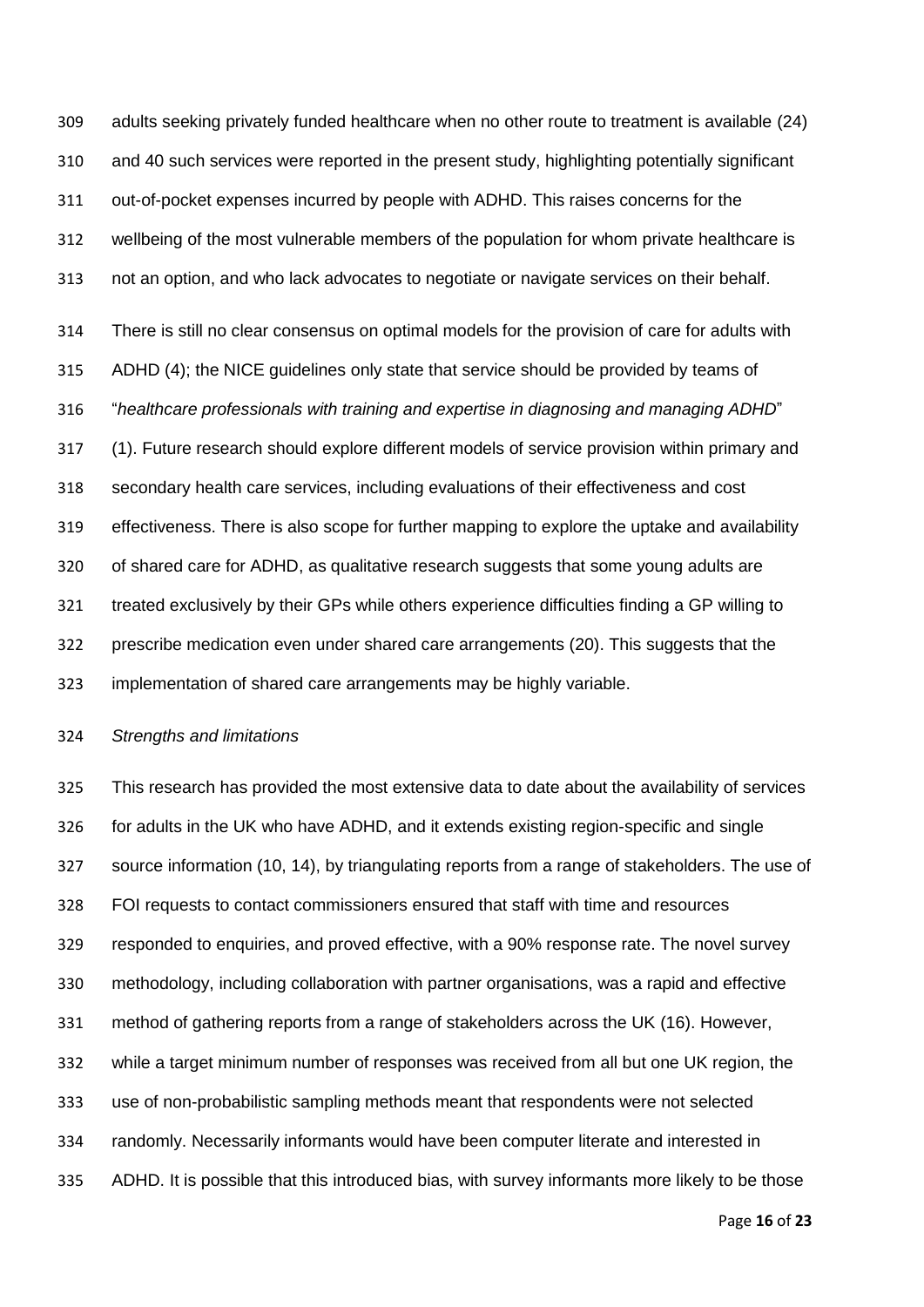who had struggled to access healthcare. The use of multiple informants and methods combined with the high number of responses mitigated the risk of bias and made it likely that the vast majority of relevant services were identified.

 A clearer definition of 'dedicated' services would have improved the quality of the service map. However, given the complexity of health service provision in the UK, which made it difficult to be sure that health workers, service users and commissioners were identifying the same unit of 'service' when responding to the survey, we chose our definition to ensure that specialist teams and those generic services with practitioners with dedicated time to focus on adults with ADHD could be included on the map. The methodological decision to label services as dedicated meant that identified services comprised a range from highly specialist national and regional services, to clinicians with only a few days a month dedicated to ADHD-related work within their generic adult mental health service. Resource limitations meant that service details were only checked with providers of dedicated services, and their capacity, in terms of staffing levels, and key indicators such as waiting list times were not evaluated. During analysis, differences in service organisation by country and region of the UK made it difficult to ascertain whether an area without a dedicated service was also therefore an area without a commissioned service for adults with ADHD. Findings from the analysis of differences in reporting should be considered in the context of the balance of survey responses, with the majority of responses coming from health workers. As UK health services for adults with ADHD are continually evolving, this research provides only a snapshot in time, however this baseline map of services has been hosted by the UK Adult ADHD Network (see [https://www.ukaan.org/adult-adhd-service-map\)](https://www.ukaan.org/adult-adhd-service-map), who will maintain and update it over time, so that it is a useful resource for all stakeholders.

*Implications*

 Given the importance of continuing treatment for ADHD into adulthood where needed (5, 7, 8), the increasing numbers of young people with ADHD graduating from child services, and the existence of effective evidence based treatments (3), these data highlight the urgent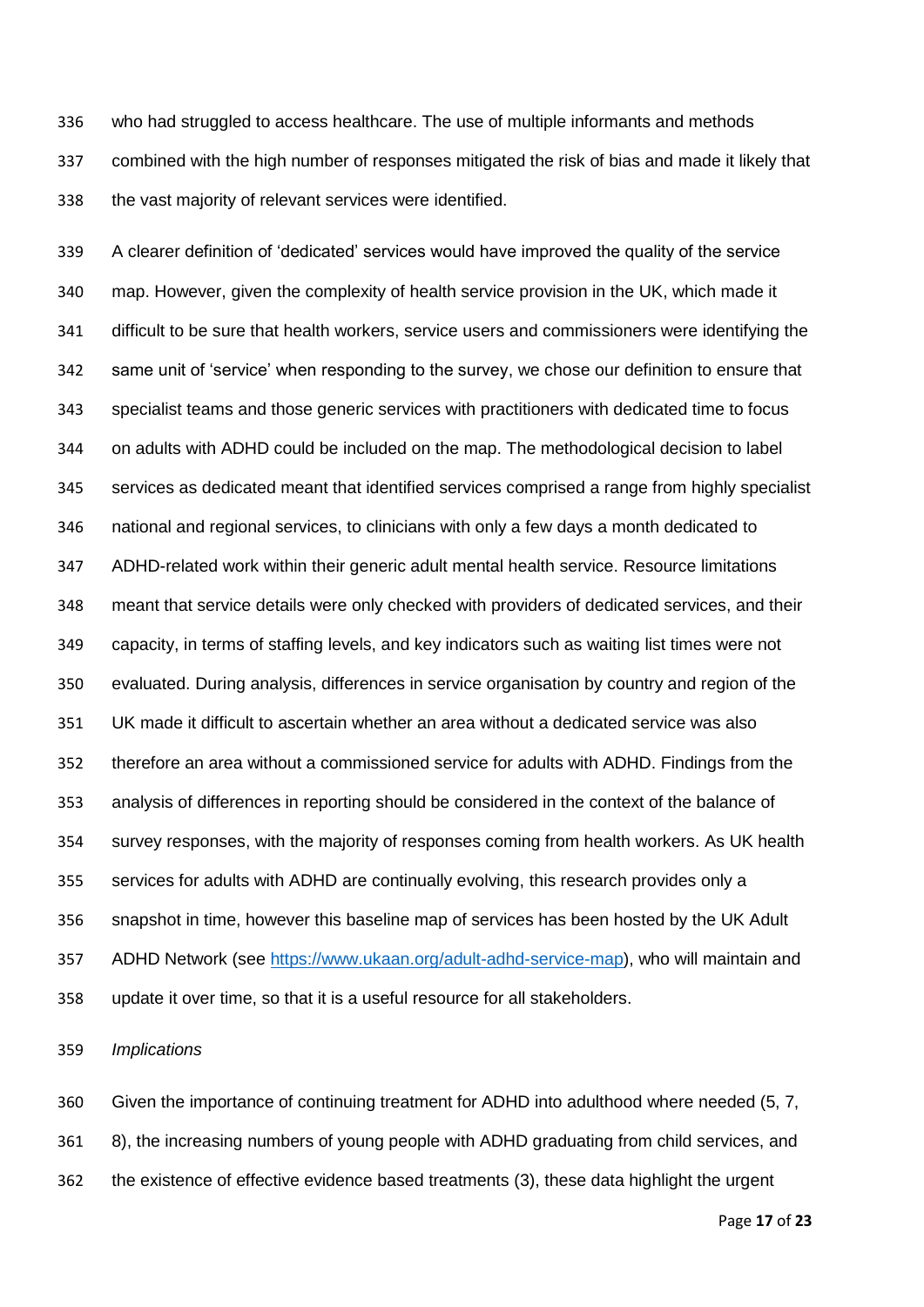need to improve provision and access for this vulnerable population. Clearly defined, accessible and equitable services for adults with ADHD are needed, combined with better information about what is available for public and professionals. The map of services is a tangible resource to provide better quality and accessible information to all stakeholders, the lack of which has been identified as a barrier when patients need to transition into adult services (6).

*Conclusions*

 There are geographic gaps in the availability of dedicated NHS services for adults with ADHD, as well as limited availability of the treatment options recommended in the NICE guidelines. This suggests that where someone lives will impact on whether or not appropriate treatment is available to them, which is contrary to the stated aim of the NHS of equitable access to appropriate healthcare for people with long-term conditions, and should

- be addressed as a matter of urgency.
- 

- 
- 
- 

## **Author details**

Correspondence to: **Dr Anna Price,** [a.price@exeter.ac.uk,](mailto:a.price@exeter.ac.uk) Research Fellow, College of

Medicine and Health, University of Exeter, St Luke's Campus, Exeter EX1 2LU

Additional Authors: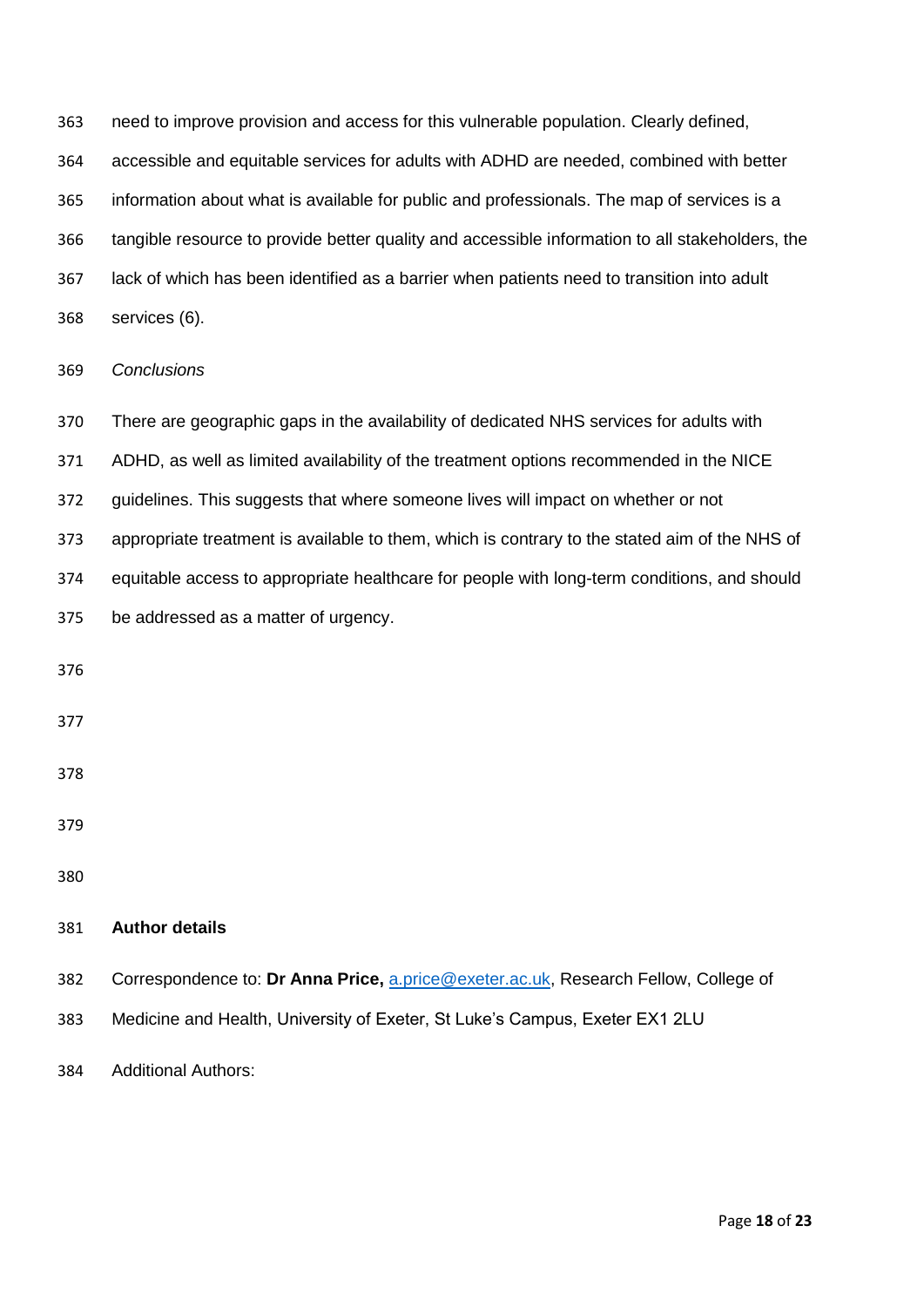- o **Dr Astrid Janssens,** [ajanssens@health.sdu.dk](mailto:ajanssens@health.sdu.dk)**;** Associate Professor, Department of
- Public Health, University of Southern Denmark, Denmark; Honorary Associate Professor, University of Exeter Medical School, UK .
- o **Dr Tamsin Newlove-Delgado,** [T.Newlove-Delgado@exeter.ac.uk;](mailto:T.Newlove-Delgado@exeter.ac.uk) Senior Clinical
- Lecturer and Honorary Consultant in Public Health, College of Medicine and Health,
- University of Exeter, UK.
- o **Dr Helen Eke**, [h.e.eke@exeter.ac.uk;](mailto:h.e.eke@exeter.ac.uk) Postgraduate Research Fellow, College of Medicine and Health, University of Exeter, UK.
- o **Dr Moli Paul**, [Moli.Paul@covwarkpt.nhs.uk;](mailto:Moli.Paul@covwarkpt.nhs.uk) Associate Clinical Professor of Child and
- Adolescent Psychiatry, University of Warwick; Honorary Consultant Child and Adolescent
- Psychiatrist, Coventry & Warwickshire Partnership, UK.
- o **Professor Kapil Sayal**, [kapil.sayal@nottingham.ac.uk;](mailto:kapil.sayal@nottingham.ac.uk) Professor of Child and
- Adolescent Psychiatry, Faculty of Medicine and Health Sciences, University of Nottingham, UK.
- o **Professor Chris Hollis**, [chris.hollis@nottingham.ac.uk;](mailto:chris.hollis@nottingham.ac.uk) Professor of Child and
- Adolescent Psychiatry, University of Nottingham; Director of the NIHR MindTech MIC,
- Faculty of Medicine & Health Sciences; and Mental Health & Technology Theme Lead at
- NIHR Nottingham Biomedical Research Centre, Nottingham, UK.
- o **Dr Cornelius Ani,** [c.ani@imperial.ac.uk;](mailto:c.ani@imperial.ac.uk) Honorary Clinical Senior Lecturer in Child and
- Adolescent Psychiatry, Imperial College London; Consultant Child and Adolescent
- Psychiatrist, Surrey and Borders Partnership NHS Foundation Trust, UK.
- o **Dr Susan Young,** [suzyyoung@aol.com;](mailto:suzyyoung@aol.com) Chartered Clinical Psychologist, Psychology
- Services Limited London, UK; University of Reykjavik, Iceland.
- o **Susan Dunn-Morua**, [bristoladhdadults@googlemail.com;](mailto:bristoladhdadults@googlemail.com) Chairperson and co-founder
- of AADD –UK; UK.
- o **Professor Philip Asherson**, [philip.asherson@kcl.ac.uk](mailto:philip.asherson@kcl.ac.uk)**;** Professor of
- Neurodevelopmental Psychiatry, Institute of Psychiatry, King's College London, UK.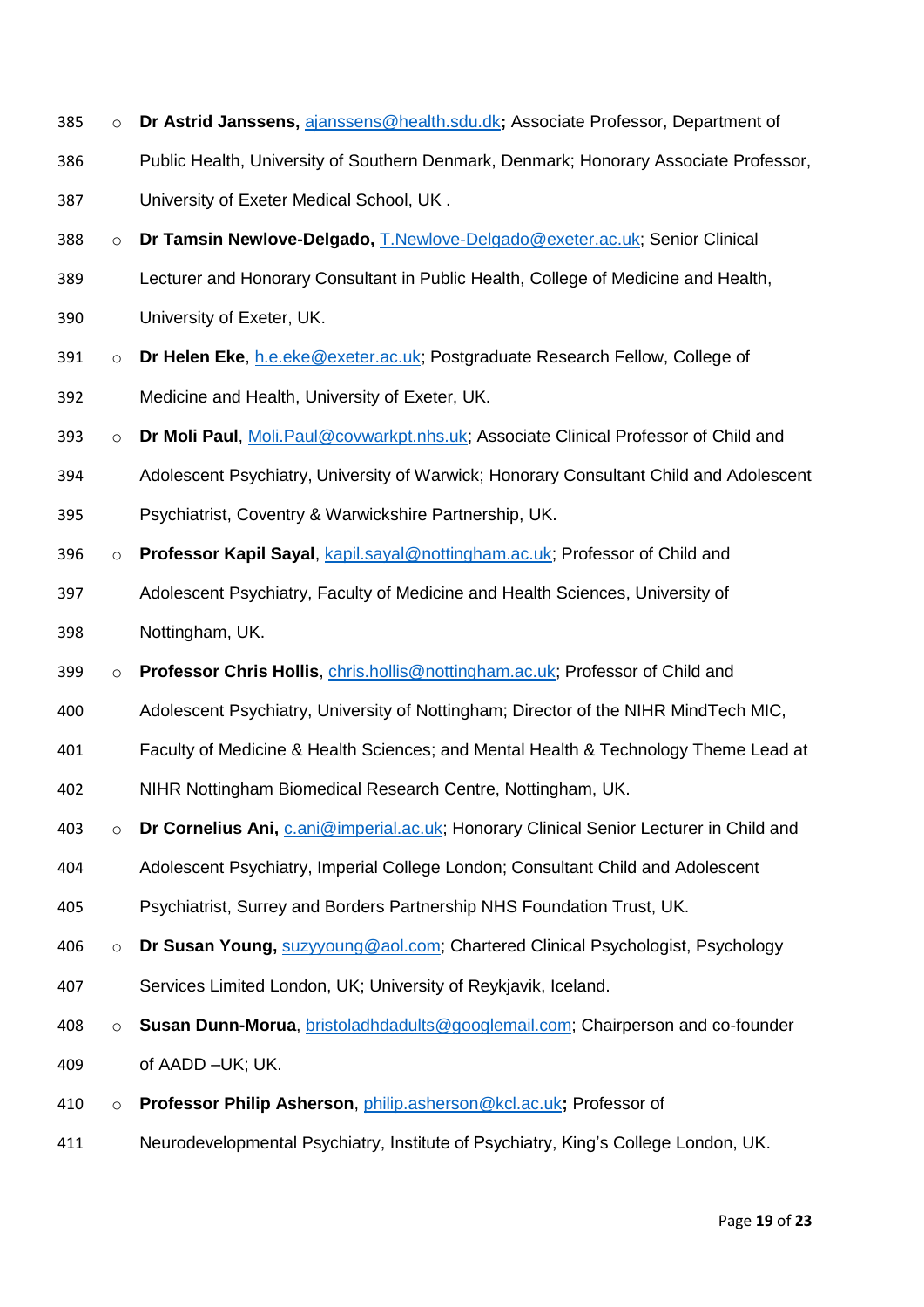- o **Professor Stuart Logan**, Stuart.Logan@exeter.ac.uk**;** Professor of Paediatric Epidemiology; Director, NIHR PenARC; Honorary Consultant Paediatrician, Royal Devon and Exeter Foundation NHS Trust.
- o **Professor Tamsin Ford,** [tjf52@medschl.cam.ac.uk;](mailto:tjf52@medschl.cam.ac.uk) Professor of Child and Adolescent
- Psychiatry, Department of Psychiatry, University of Cambridge, UK.
- 

 **Declaration of Interest:** Dr Newlove-Delgado reports personal fees and non-financial support from Shire Pharmaceuticals Limited for participation in a consultation event on transition. Professor Hollis was a member of the NICE ADHD Guideline (CG87) committee. Dr Young reports personal fees from Shire Pharmaceuticals, personal fees from Cognitive 422 Centre of Canada, personal fees from Director of Psychology Services Limited, outside the submitted work. Professor Asherson reports grants and personal fees from Takeda, Medice, Jannsen, and Flynn Pharma; personal fees from Novartis, and Eli-Lilly; non-financial support from QbTech, outside the submitted work. Professor Ford received an honorarium and travel expenses for presenting the CATCh-uS study at an ADHD nurses forum hosted by Takeda in March 2020.

The remaining authors declare there are no known conflicts of interest.

 **Funding:** This study was part of a wider study CATCh-uS. It was funded by the National Institute for Health Research Public Health Research Programme (project number 14/21/52) and its development was supported by the National Institute for Health Research (NIHR) Collaboration for Leadership in Applied Health Research and Care South West Peninsula. These funders had no role in study design, data collection, data analysis, interpretation of data, or writing of the paper. The views and opinions expressed therein are those of the authors and do not necessarily reflect those of the NIHR Public Health Research Programme, NIHR, NHS or the Department of Health and Social Care.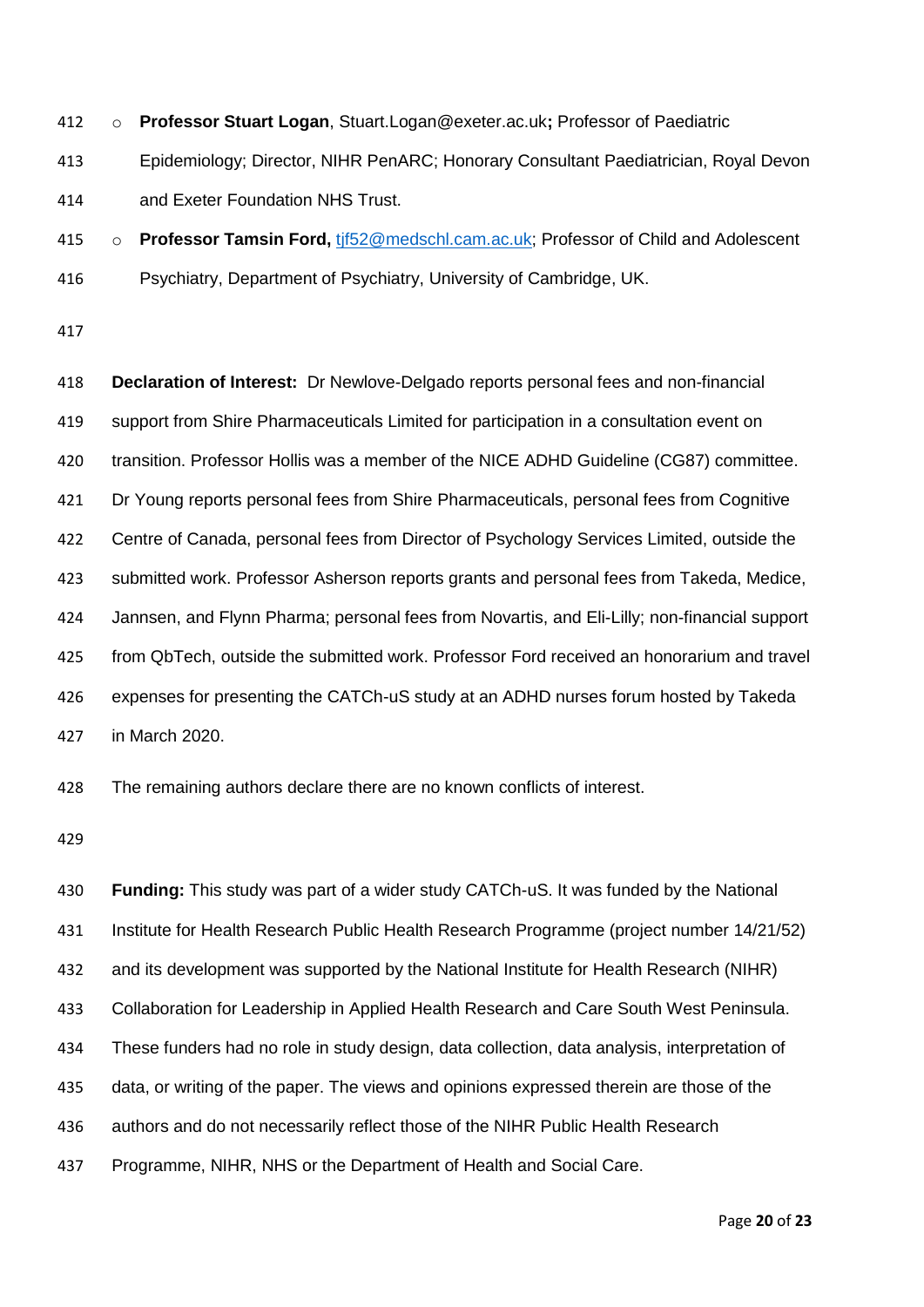| 439 | Acknowledgements: The authors would like to thank members of the CATCh-uS study           |
|-----|-------------------------------------------------------------------------------------------|
| 440 | steering committee, the CATCh-uS parent advisory group, and all the organisations and     |
| 441 | individuals that supported this work. These include but were not limited to; AADD-UK, the |
| 442 | ADHD Foundation, the Association for Child and Adolescent Mental Health, the British      |
| 443 | Association for Community Child Health, the NIHR Clinical Research Network, the Mental    |
| 444 | Health Commissioners Network, the Royal College of General Practitioners, the Royal       |
| 445 | College of Psychiatrists, and the UK Adult ADHD Network.                                  |
| 446 |                                                                                           |
| 447 | <b>Author Contribution:</b> AP led the CATCh-uS mapping study design, data collection and |
| 448 | analysis, supervised by AJ, the project manager and TF, the Principal Investigator for    |
| 449 | CATCh-uS. All other authors were members of the CATCh-uS study team or study steering     |
| 450 | committee and guided the research throughout. AP drafted the work and all authors         |
| 451 | substantively revised the manuscript. All authors read and approved the final manuscript. |
| 452 |                                                                                           |

 **Data Availability:** Data is currently stored securely by the University of Exeter Medical School, under embargo until the end of the CATCh-uS project.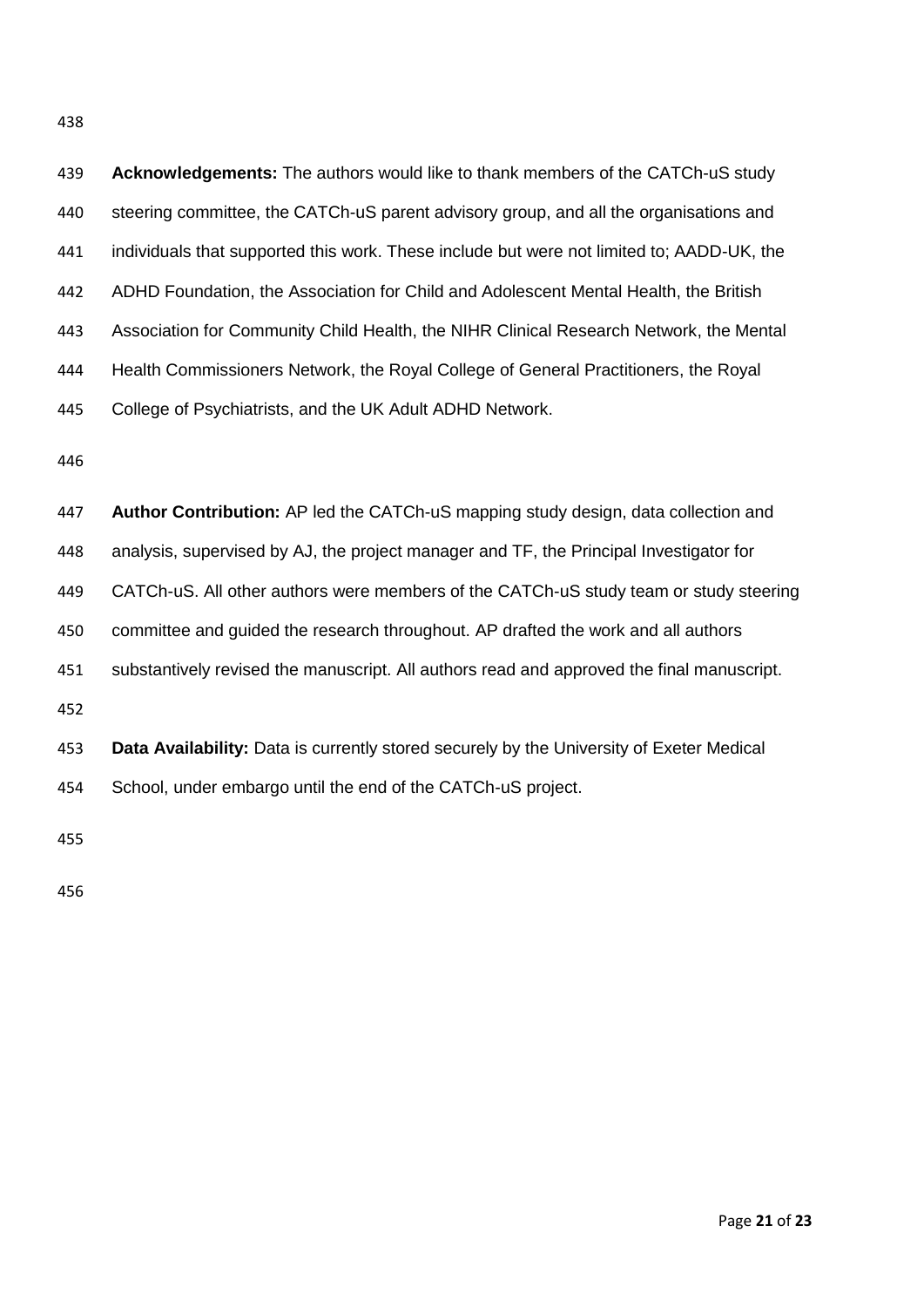## **References**

 1. NICE. Attention deficit hyperactivity disorder: diagnosis and management (NG87) 2018 [cited 2019 29th March]. Available from: [https://www.nice.org.uk/guidance/ng87/chapter/Recommendations.](https://www.nice.org.uk/guidance/ng87/chapter/Recommendations) 2. Hickman H, Drummond N, Grimshaw J. The operation of shared care for chronic disease. Health bulletin-Scottish home and health department. 1994;52:118-. 3. Bolea-Alamanac B, Nutt DJ, Adamou M, Asherson P, Bazire S, Coghill D, et al. Evidence-based guidelines for the pharmacological management of attention deficit hyperactivity disorder: update on recommendations from the British Association for Psychopharmacology. J Psychopharmacol. 2014;28(3):179-203. 4. Coghill D. Organisation of services for managing ADHD. Epidemiol Psych Sci. 2017;26(5):453- 8. 5. Kooij JJS, Bijlenga D, Salerno L, Jaeschke R, Bitter I, Balazs J, et al. Updated European Consensus Statement on diagnosis and treatment of adult ADHD. Eur Psychiatry. 2019;56:14-34. 6. Price A, Janssens A, Woodley AL, Allwood M, Ford T. Review: experiences of healthcare transitions for young people with attention deficit hyperactivity disorder: a systematic review of qualitative research. Child Adolesc Ment Health. 2019;24(2):113-22. 7. Lichtenstein P, Halldner L, Zetterqvist J, Sjolander A, Serlachius E, Fazel S, et al. Medication for attention deficit-hyperactivity disorder and criminality. N Engl J Med. 2012;367(21):2006-14. 8. Chang Z, Lichtenstein P, D'Onofrio BM, Sjolander A, Larsson H. Serious transport accidents in adults with attention-deficit/hyperactivity disorder and the effect of medication: a population-based study. JAMA Psychiatry. 2014;71(3):319-25. 9. Young S, Gudjonsson G, Chitsabesan P, Colley B, Farrag E, Forrester A, et al. Identification and treatment of offenders with attention-deficit/hyperactivity disorder in the prison population: a practical approach based upon expert consensus. BMC Psychiatry. 2018;18(1):281. 10. Hall CL, Newell K, Taylor J, Sayal K, Swift KD, Hollis C. 'Mind the gap'--mapping services for young people with ADHD transitioning from child to adult mental health services. BMC Psychiatry. 2013;13:186. 11. Edwin F, McDonald J. Services for adults with attention-deficit hyperactivity disorder: national survey. Psychiatric Bulletin. 2018;31(8):286-8. 12. Taylor N, Fauset A, Harpin V. Young adults with ADHD: an analysis of their service needs on transfer to adult services. Arch Dis Child. 2010;95(7):513-7. 13. Zaman R, Arif M, Vaze A, Müller U. Setting up adult ADHD service in the United Kingdom. Cutting Edge Pschychiatry in Practice. 2012;1:170-5. 491 14. Hall CL, Newell K, Taylor J, Sayal K, Hollis C. Services for young people with attention deficit/hyperactivity disorder transitioning from child to adult mental health services: a national survey of mental health trusts in England. J Psychopharmacol. 2015;29(1):39-42. 15. Ford T, Janssens A, Paul M, Ani C, Young S, Newlove-Delgado T. Study Protocol: Young people with Attention Deficit Hyperactivity Disorder (ADHD) in transition from children's services to adult services (Catch-uS): a mixed methods project using national surveillance, qualitative and mapping studies: NIHR; 2015 [Available from: [https://www.journalslibrary.nihr.ac.uk/programmes/hsdr/142152/#/documentation.](https://www.journalslibrary.nihr.ac.uk/programmes/hsdr/142152/#/documentation) 16. Price A, Janssens A, Dunn-Morua S, Eke H, Asherson P, Lloyd T, et al. Seven steps to mapping health service provision: lessons learned from mapping services for adults with Attention- Deficit/Hyperactivity Disorder (ADHD) in the UK. BMC Health Serv Res. 2019;19. 17. Information Commissioners Office. The Guide to Freedom of Information 2016 [Available from: [http://www.legislation.gov.uk/ukpga/2000/36/contents.](http://www.legislation.gov.uk/ukpga/2000/36/contents) 18. Eke H, Ford T, Newlove-Delgado T, Price A, Young S, Ani C, et al. Transition between child and adult services for young people with attention-deficit hyperactivity disorder (ADHD): findings from a British national surveillance study. The British Journal of Psychiatry. 2019:1-7.